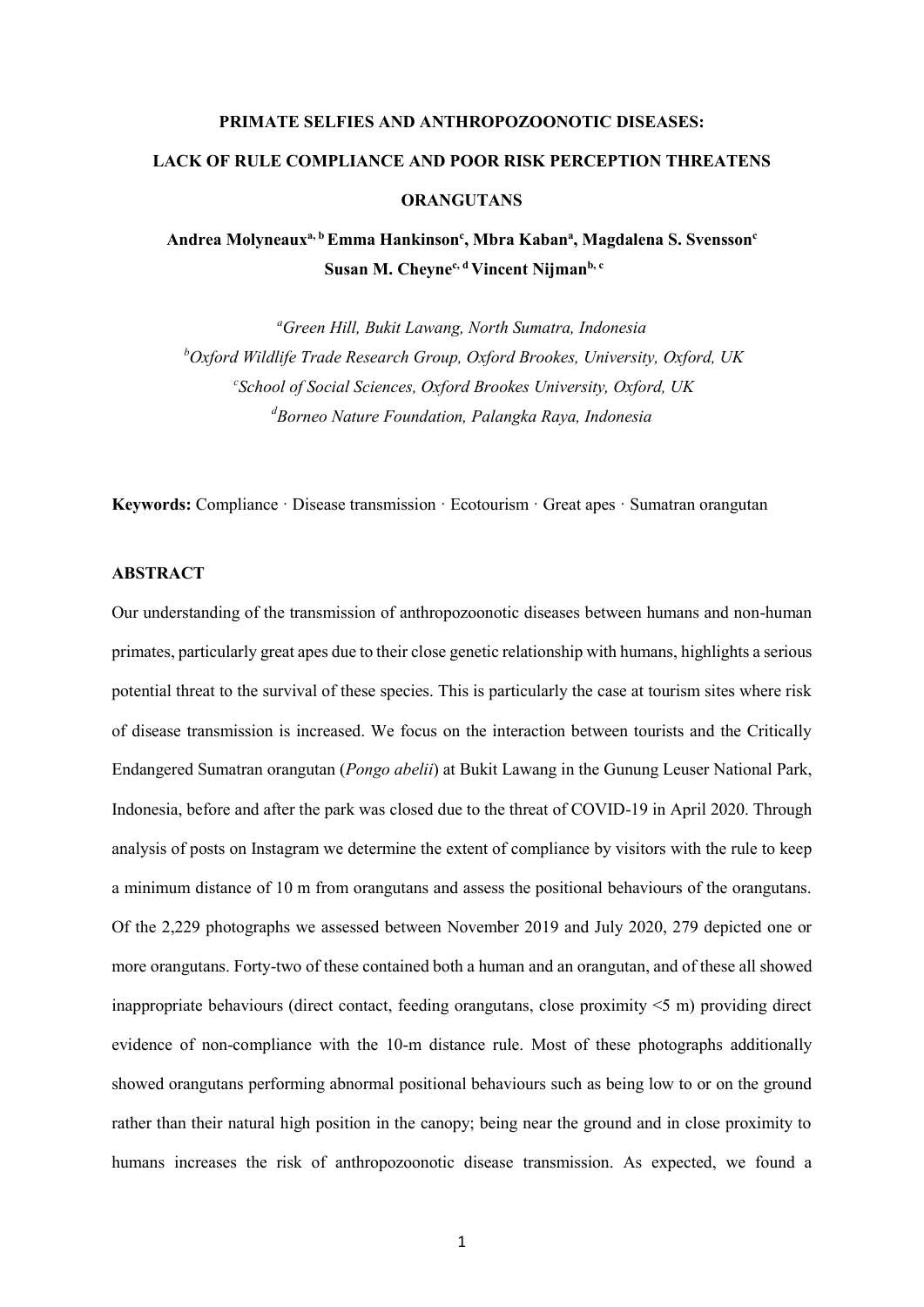significant decrease in number of photographs that were posted following the closure, and a decrease in the proportion of photographs that showed orangutans, or tourists feeding orangutans. Tourists do not seem to perceive that they pose risks to the orangutans and therefore increased awareness, education and enforcement of rules by all stakeholders, tourism bodies and government officials need to be actioned in order to safeguard this important population, which is crucial to the future survival of the Sumatran orangutan.

#### **INTRODUCTION**

Many pathogenic diseases affecting humans are zoonotic [Morse et al., 2012], and non-human primates are similarly susceptible to human pathogens [Buitendijk et al., 2014; Dunay et al., 2018; Patrono et al., 2018; Gillespie and Leendertz, 2020]. Many diseases impacting non-human primates are likely of human origin and include intestinal viruses (polio, hepatitis, herpes), bacteria (Campylobacter spp., Salmonella spp.), parasites (Giardia lamblia, Schistosoma spp.) and respiratory viruses (measles, influenza) and bacteria (Streptococcus pneumoniae, Mycobacterium tuberculosis) [Devaux et al., 2019]. Owing to their close genetic proximity to humans, great apes are of particular concern in regard to disease transmission. Previous disease outbreaks have devastated populations and have had major impacts on great ape conservation, such as the Ebola outbreak in central Africa, which was responsible for the death of 95% of western lowland gorillas (*Gorilla gorilla gorilla*) between 2002 and 2004 [Genton et al., 2012].

Respiratory infections, such as pneumonia, tuberculosis and influenza, are a serious threat to great apes [Köndgen et al., 2008; Buitendijk et al., 2014; Emery Thompson et al., 2018; Patrono et al., 2018; Scully et al., 2018; Glasser et al., 2021]. For example, an outbreak between 2016 and 2017 of a respiratory illness in wild chimpanzees (*Pan troglodytes*) was caused by the OC43 human coronavirus [Patrono et al., 2018]. A review of pathogens transmitted from humans to great apes revealed 33 records of which the majority related to respiratory illness in semi-wild populations of chimpanzees and gorillas, and only 2 recorded cases related to orangutans (*Pongo* spp.) [Dunay et al., 2018]. It is thought that the lack of recorded mass mortality events from infectious disease in orangutans could be due to their more solitary nature in comparison to the African great apes [Philippa and Dench, 2019]. However,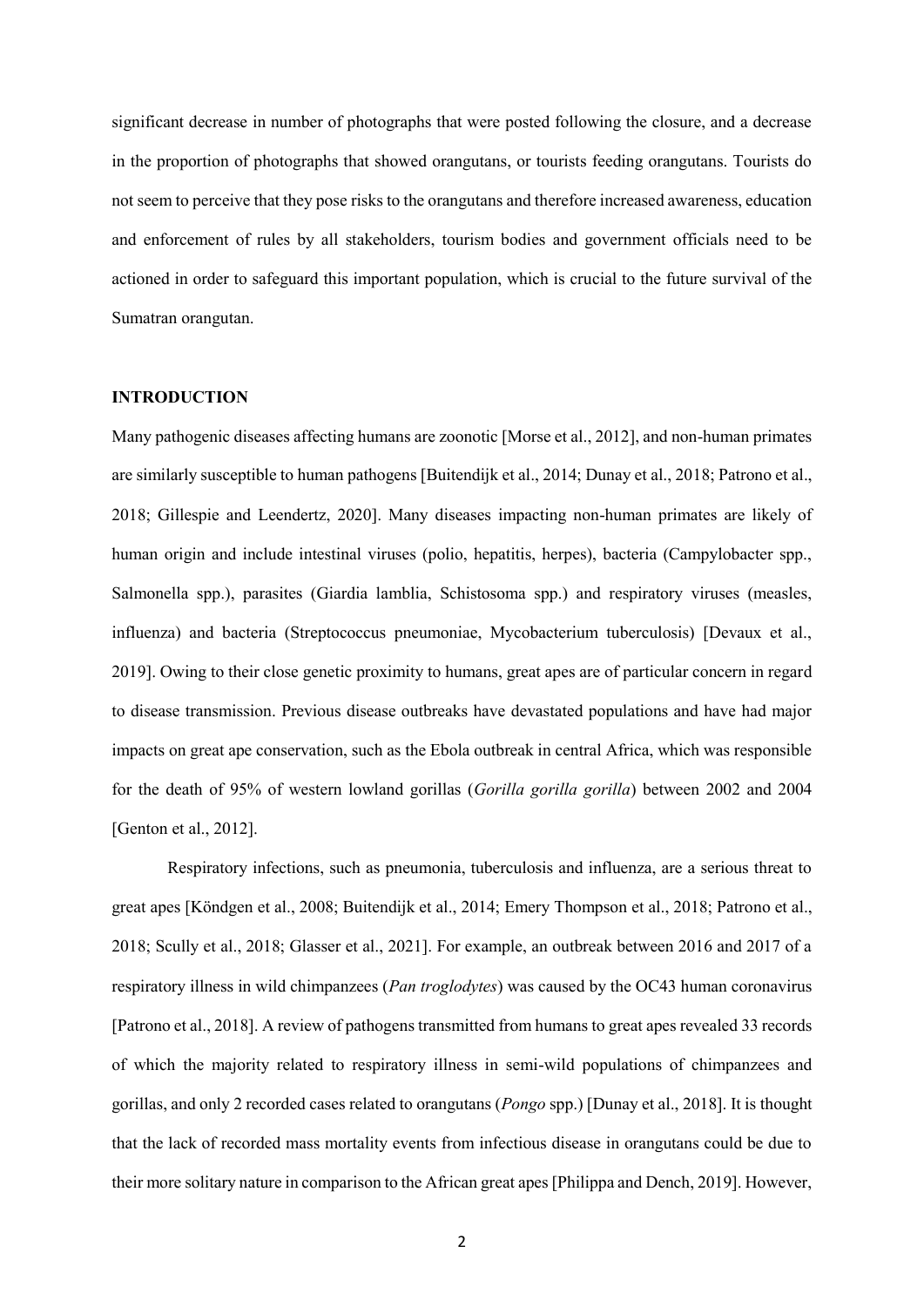orangutans, especially wild populations, are underrepresented in the literature on great apes and infectious diseases [Mul et al., 2007; Nurcahyo et al., 2017; Philippa and Dench, 2019; Stuart et al., 2020], and the majority of these data is from captive populations in zoos, sanctuaries and rehabilitation centres.

A 2019 review examining the prevalence of infectious diseases in orangutans (wild and captive) revealed 96 infectious diseases with the majority of these accounts sourced from only 7 studies [Wells et al., 1990; Kalter et al., 1997; Warren, 2001; Kilbourn et al., 2003; Mul et al., 2007; Foitová et al., 2009; Labes et al., 2010]. While hepatitis B and tuberculosis were thought to have significant potential for cross-species transmission due to their prevalence in the human populations of orangutan home range countries, respiratory diseases were again the primary infectious diseases of concern. Enteric bacteria, often detected in cases of respiratory disease (causing air sacculitis from inhalation of faecal contaminants) could also be a source of infection. The susceptibility of great apes to human pathogens needs to be managed appropriately [Philippa and Dench, 2019].

Additionally, 51 parasite species are known to infect orangutans [Nurcahyo et al., 2017]. Semiwild and captive orangutans are more frequently infected by Cryptosporidium sp. than wild orangutans [Mynářová et al., 2016], and 76% of samples from semi-wild Sumatran orangutans (*Pongo abelii*) in Bukit Lawang, north Sumatra, tested positive for Entamoeba [Stuart et al., 2020]. More recently, concerns have been raised by a plethora of scientists regarding the COVID-19 pandemic, its impacts on biodiversity conservation and specifically its impact on non-human primate species [Corlett et al., 2020; Santos et al., 2020]. A recent study has shown that all great apes and all African and Asian monkeys are potentially susceptible to SARS-CoV-2 infection [Melin et al., 2020]. In January 2021 three captive western lowland gorillas in San Diego Zoo were confirmed positive for SARS-CoV-2 (they have since recovered and received an experimental COVID-19 vaccine [USDA, 2021]). In September 2021, 18 out of the 20 western gorillas at Atlanta Zoo were reported to be symptomatic for COVID-19 with 9 testing positive for SARS-CoV-2 [Zoo Atlanta, 2021].

Increased contact with humans has long been highlighted as a significant risk factor that exposes orangutans to infectious diseases [Köndgen et al., 2008; Dellatore et al., 2009; Foitová et al., 2009; Muehlenbein et al., 2010; Kuze et al., 2012; Mynářová et al., 2016; Russon et al., 2016; Nurcahyo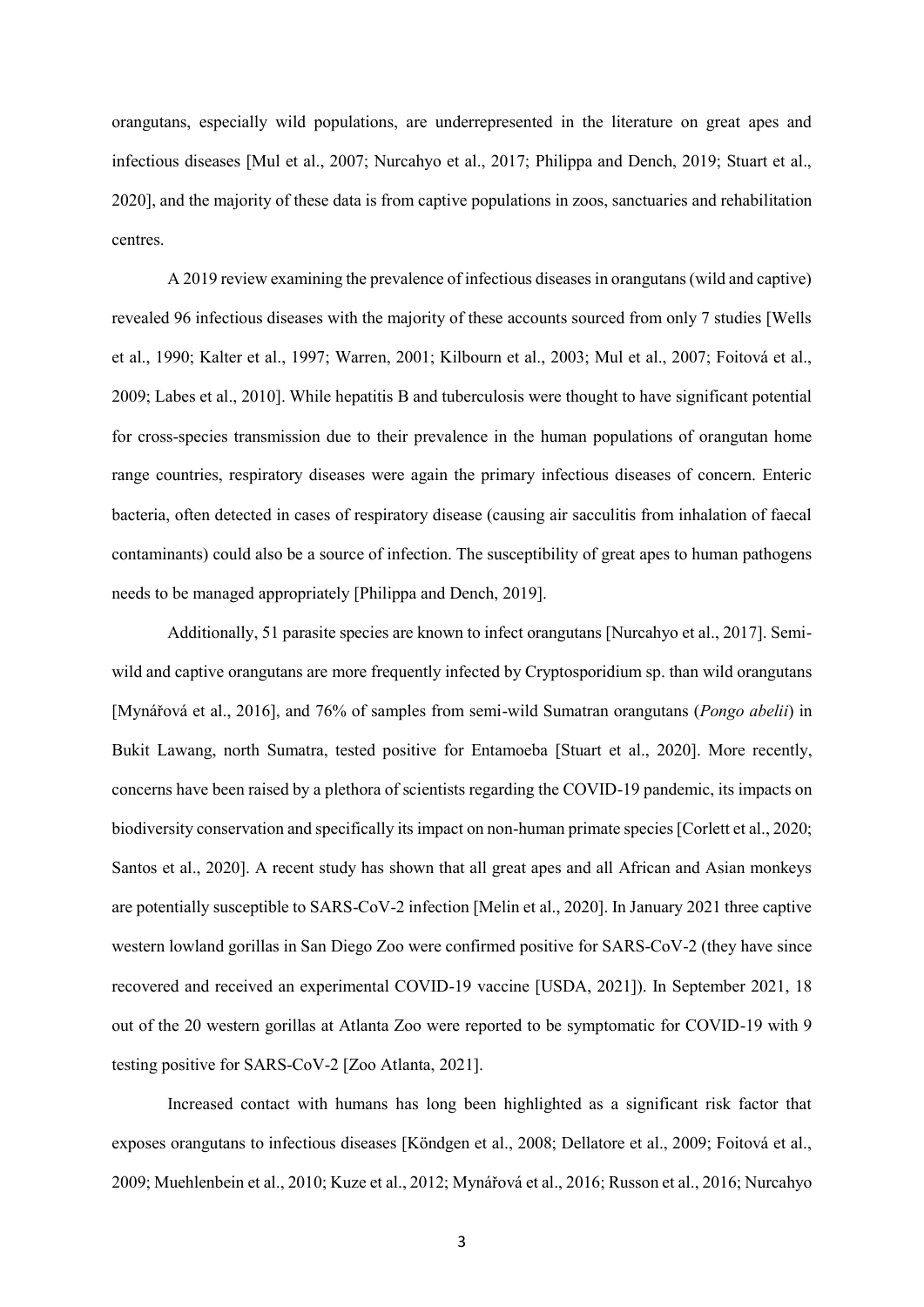et al., 2017; Dunay et al., 2018; Stuart et al., 2020]. Orangutans' susceptibility to infectious diseases can be exacerbated by numerous stress factors which negatively impact their welfare such as altered behaviours (more time on ground) and habituation (close human contact) [Muehlenbein et al., 2010; Moorhouse et al., 2015]. The human-primate interface afforded by tourism is particularly problematic [Lappan et al., 2020], and it is suggested that the risk posed by tourists to great apes increases as the distance between the two decreases [Van Hamme et al., 2021].

In order to mitigate the risks presented by human visitors, the need for visitor education has been emphasized [Muehlenbein and Wallis, 2014]. Conservationists have strongly urged the use and implementation of best practice guidelines on great ape tourism and health monitoring [Macfie and Williamson, 2010; Gilardi et al., 2015; Dunay et al., 2018; Gillespie and Leendertz, 2020]. However, actual implementation of these guidelines has been inconsistent [Dunay et al., 2018; Hanes et al., 2018; Otsuka and Yamakoshi, 2020], and there appears to be much non-compliance [Weber et al., 2020; Glasser et al., 2021; Van Hamme et al., 2021]. Compliance with rules and regulations receives little attention in conservation literature despite its underpinning much of nature conservation [Keane et al., 2008; Arias, 2015; Solomon et al., 2015; Fairbrass et al., 2016]. In order to undertake impactful research with effective outcomes, the nature of non-compliance needs to be understood. Examining noncompliance from a risk perception and risk communication perspective can provide valuable insights [Decker et al., 2010; Fairbrass et al., 2016; Abrams et al., 2020].

The International Union for Conservation of Nature (IUCN) advise (in addition to other measures) maintaining a distance of 10 m from great apes at all times [IUCN, 2020], and the majority of great ape tourism sites closed to all visitors (both tourists and researchers) by the end of March 2020 in response to the COVID-19 pandemic. Many statements targeting the threats of COVID-19 focused on African great apes [Carrington, 2020; Lewis, 2020; UN, 2020; UNESCO, 2020]. There are few reports regarding the impact on or the action taken by the many sites in Indonesia involving orangutan tourism, research or rehabilitation [Karokaro and Jong, 2020; Montague, 2020; SOCP, 2020; Vyawahare, 2020]. To safeguard the orangutan population and to reduce the risk of transmission in north Sumatra, the local governmental authorities acted decisively by closing the Gunung Leuser National Park, the Sumatran orangutans' stronghold, to all visitors on March 18, 2020, and in Bukit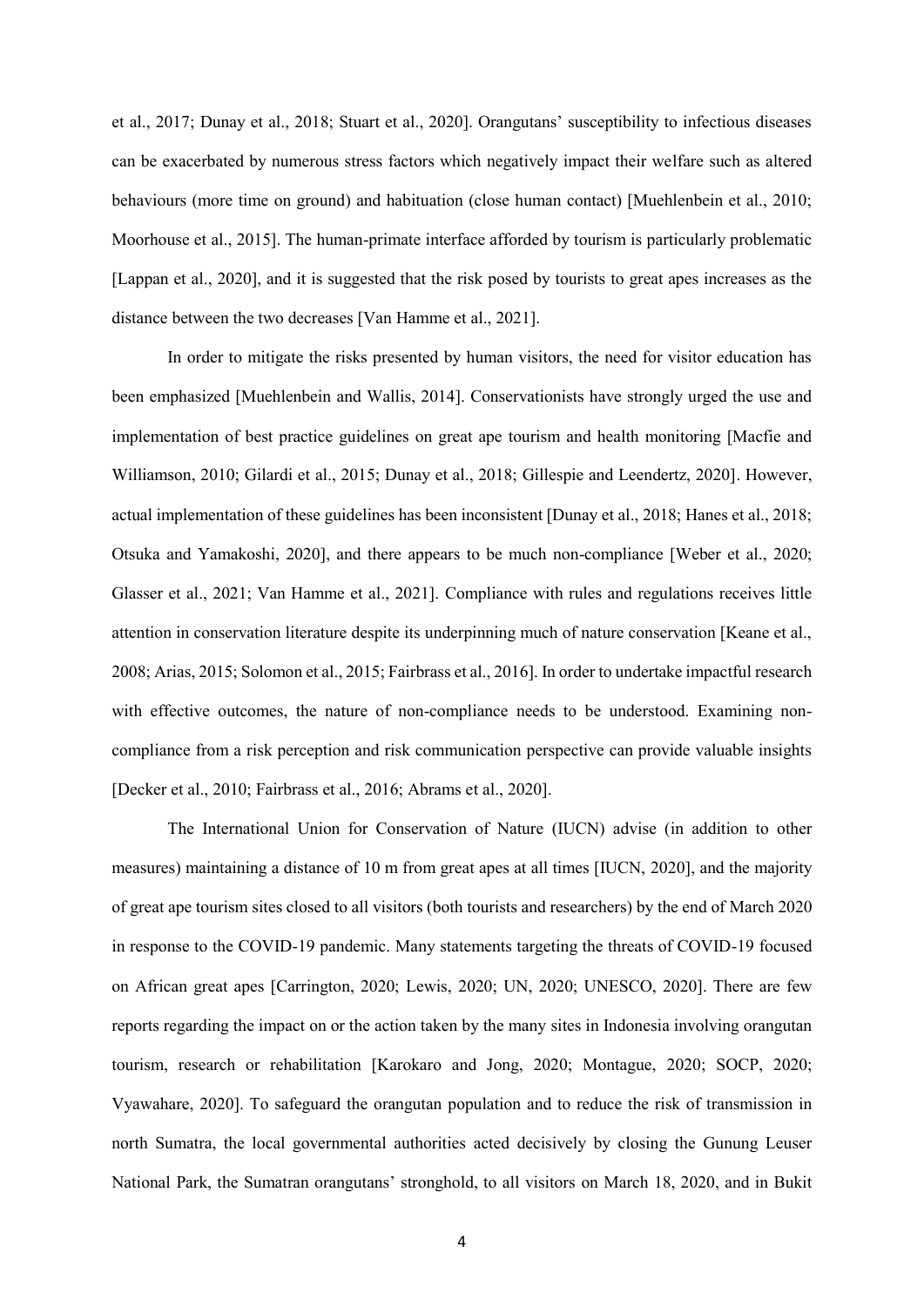Lawang by distributing a detailed information leaflet to all guest houses and the local tourist guide association.

Social media offers a novel and convenient method for investigating compliance and other issues, such as welfare, at great ape tourism sites [Nekaris et al., 2016; Van Hamme et al., 2021]. Here we review posts on the social media platform Instagram and use this information to assess risk perceptions and the risk of disease transmission from visitors to the orangutan population in Bukit Lawang, the main site within Gunung Leuser National Park where tourists come to observe orangutans. Based on published research, personal observations of tourist behaviours and preliminary reviews of social media we hypothesize that (1) non-compliance with the 10-m distance rule will occur (H1), (2) national park closure will be effective in reducing the risk of disease transmission (H2), (3) orangutans will demonstrate habituation and exhibit unnatural positional behaviours (H3) and (4) visitors' perception of risk to both themselves and the orangutans will be low (H4).

#### **MATERIAL AND METHODS**

#### **Study area**

Bukit Lawang is a tourist-focused village located within the Langkat district of north Sumatra (03°32.770′ N, 098°07.000′ E) on the eastern edge of the Gunung Leuser National Park, adjacent to the Bohorok river. Bukit Lawang has a long affiliation with orangutan tourism (dating back to the early 1970s) as well as its associated problems such as lack of rule compliance and decreased orangutan welfare [Rijksen and Meijaard, 1999; Dellatore et al., 2009; Kuze et al., 2012; Dellatore et al., 2014; Susilawati et al., 2020]. In 1973, an orangutan rehabilitation centre was opened in Bukit Lawang. Over time a growing body of evidence revealed that close contact with humans was dangerous for orangutans, and also the release of rehabilitated orangutans posed a risk to wild populations, and therefore the centre was closed in 1991 [Smits et al., 1995; Russon et al., 2001]. However, official supplementary feedings by national park rangers to the now released, semi-wild orangutans and illegal feedings by guides and guests during jungle treks perpetuated the problems associated with close contact. Although the feeding platform and viewing sessions were discontinued in 2015, there is still a large tourism industry focusing on activities in the national park. Feeding and close contact still persist despite rules and guidelines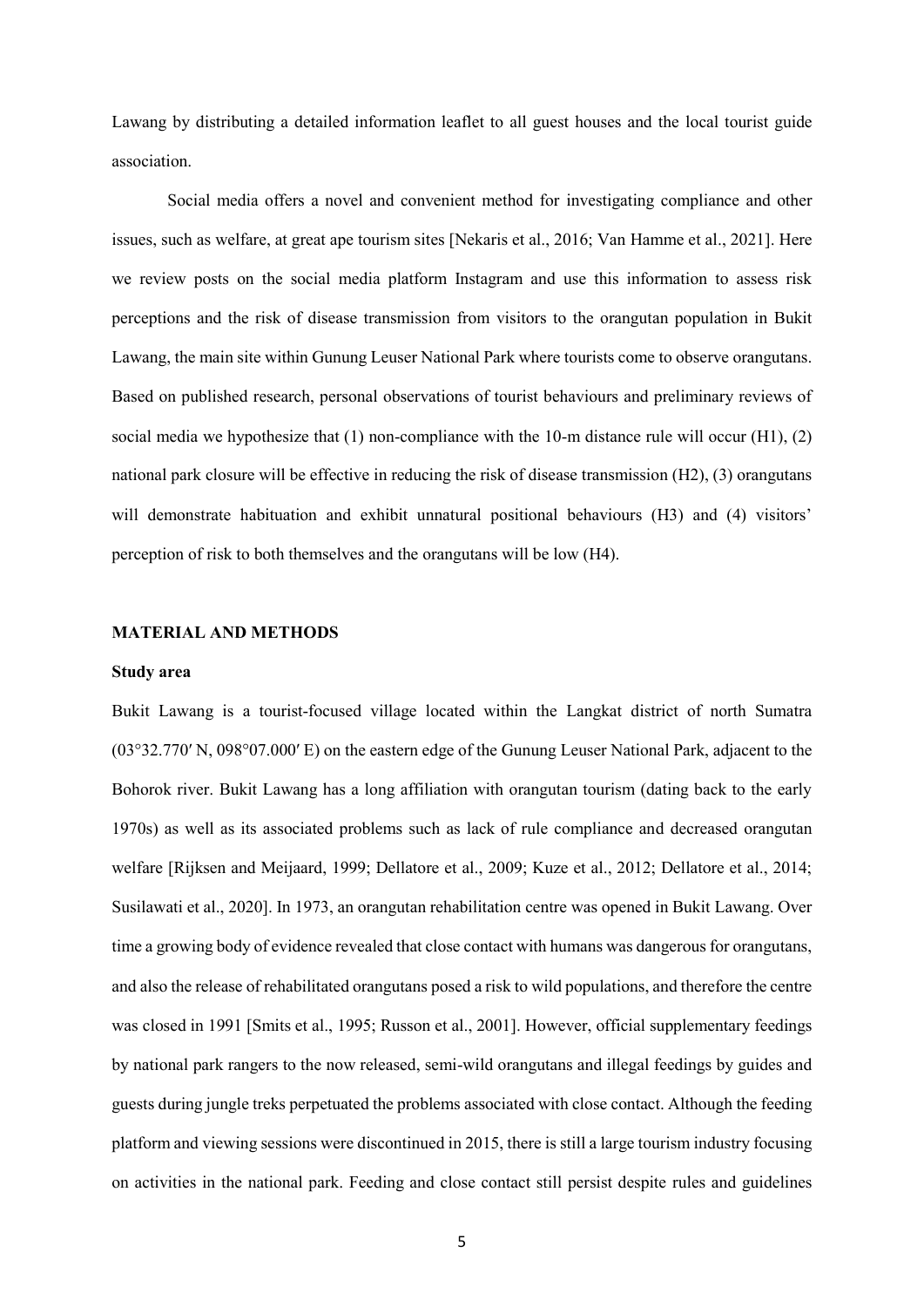issued by the national park authorities regarding wildlife viewing and safety information and Indonesian law (UU No. 5 tahun 1990; Conservation of living Natural Resources and Ecosystem; article 21, paragraph 2) which prohibits injury to protected animals (feeding and getting close to orangutans can damage their health and comes under the definition of injury). Beginning in early 2018, the national park authority has worked together with local scientists to produce detailed educational information on the rules associated with orangutan viewing, anthropozoonotic risks and practical applications to disseminate this information.

## **Data collection**

Starting in April 2020 we systematically searched for photographs shared publicly on the popular photo sharing app Instagram, using #bukitlawang. Photographs were retrieved retrospectively based on the dates they were posted. As the national park was closed on March 18, 2020, and reopened for Indonesian visitors in August 2020, we retrieved photographs from 5 months prior to the official closure of the national park (November 2019 to March 2020) and 4 months following closure (April to July 2020). We sampled a randomly selected, consecutive 10-day period each month and recorded the total number of photographs posted with #bukitlawang. From these photographs, we selected all photographs containing an orangutan and removed all others containing the village, markets, restaurants, food, landscapes, people etc. In order to investigate the impact of closing the national park, photos that were posted after closure but actually taken prior to closure (as evidenced by comments or dates) were excluded. Photos that were posted after closure but had no information to accurately date them to have been taken prior to closure were included in our analysis. We categorized photographs into: (1) both a human and orangutan present within the photograph at close proximity (<5 m) and (2) photographs of an orangutan without a human present but indicating close proximity  $(5 \text{ m})$ . Close proximity was implied by the position of the human present in the photograph, or where photographs were taken extremely close (when it was evident that a zoom lens had not been used) and could not have been obtained without breaking the rule to keep a minimum distance of 10 m. To determine whether or not a zoom lens was used we examined the style and quality of the photograph, the position and behaviour of the orangutan, and the account profile and history. To investigate orangutan positional behaviours,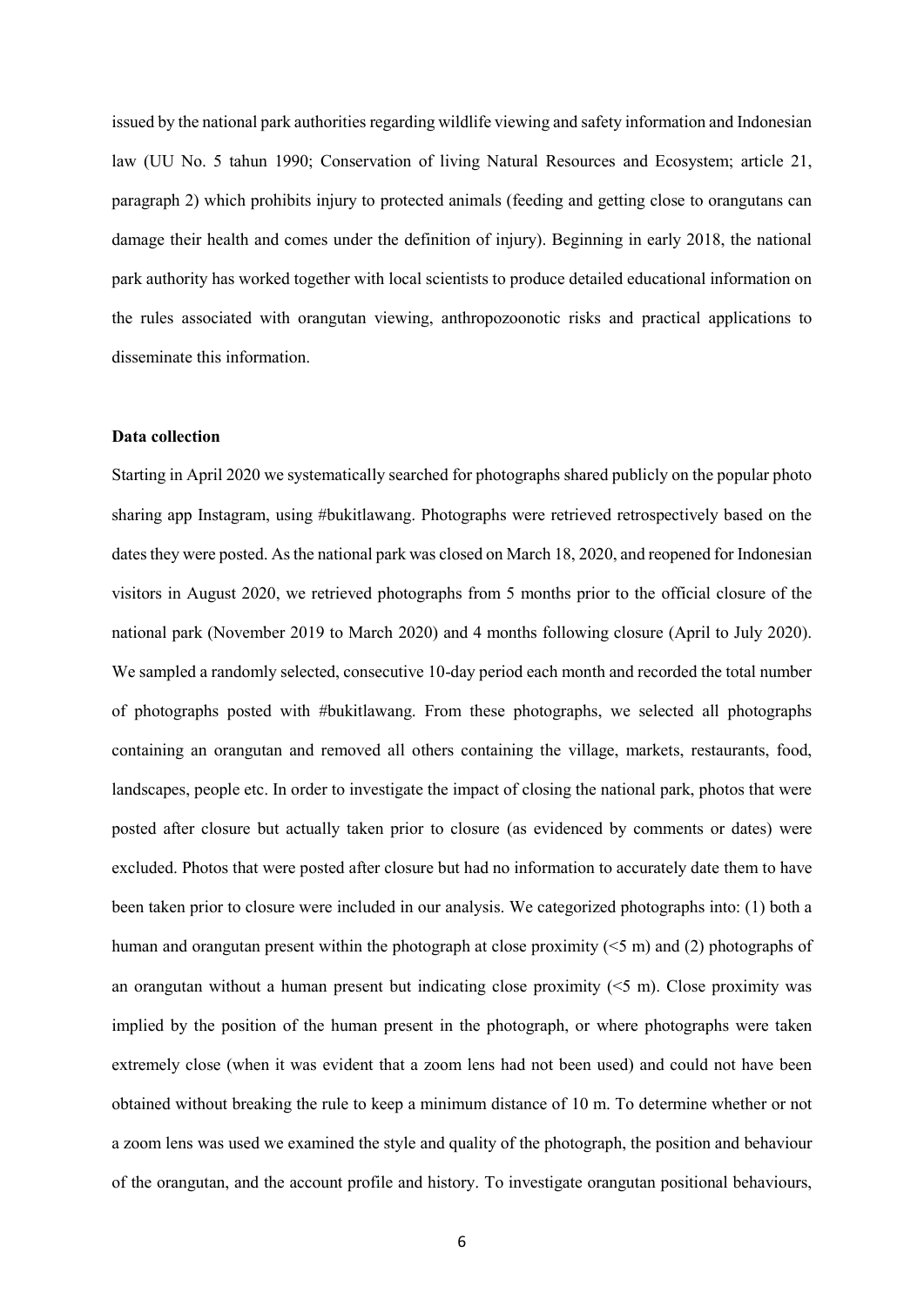habituation and visitors' perception of the risks, photographs containing both a human and an orangutan were analysed in terms of: (1) estimated distance between the orangutan and human showing direct contact (touching/feeding) or close proximity  $(\leq 5 \text{ m})$ , (2) the position of the orangutan within the forest canopy, on the ground, within a small tree or sapling  $\leq$  m in height, and  $\geq$  m high in the canopy, (3) the sex and age of all orangutans present in close or direct contact with humans (to assess the risk perception of visitors to this species in relation to age and sex).

#### **Statistical Analysis**

We used t tests for two independent means to compare the monthly number of photographs posted prior to and following closure of the national park, to compare monthly number and percentage of photographs posted containing orangutans, and monthly number and percentage of photographs showing close proximity (i.e., estimated at <5 m) or direct contact of orangutans and humans before and following national park closure. Prior to analysis we checked whether or not the data approached a normal distribution, and we checked for homogeneity of variance. We present means  $\pm$  SD. We carried out all tests using SPSS v.26, and we accept significance when  $p < 0.05$  in a two-tailed test

#### **RESULTS**

Within the 8-month period of data collection, 2,167 photographs were obtained under the hashtag #bukitlawang, including 1,389 before and 778 after national park closure (Table 1). There was a decrease in the total number of photographs posted in the 4 months after the closure of the national park (278  $\pm$  66 before vs. 194  $\pm$  60 per month after, t = 1.964, p = 0.090), and the number of photographs containing orangutans significantly decreased (50  $\pm$  6 before vs. 7  $\pm$  2 per month after, t  $= 13.47$ ,  $p < 0.001$ ). There was a significant difference in the number of photographs including an orangutan before and after national park closure ( $t = 6.415$ ,  $p < 0.001$ ) in terms of the percentage of photographs that included an orangutan (18  $\pm$  4% before and 4  $\pm$  2% after).

7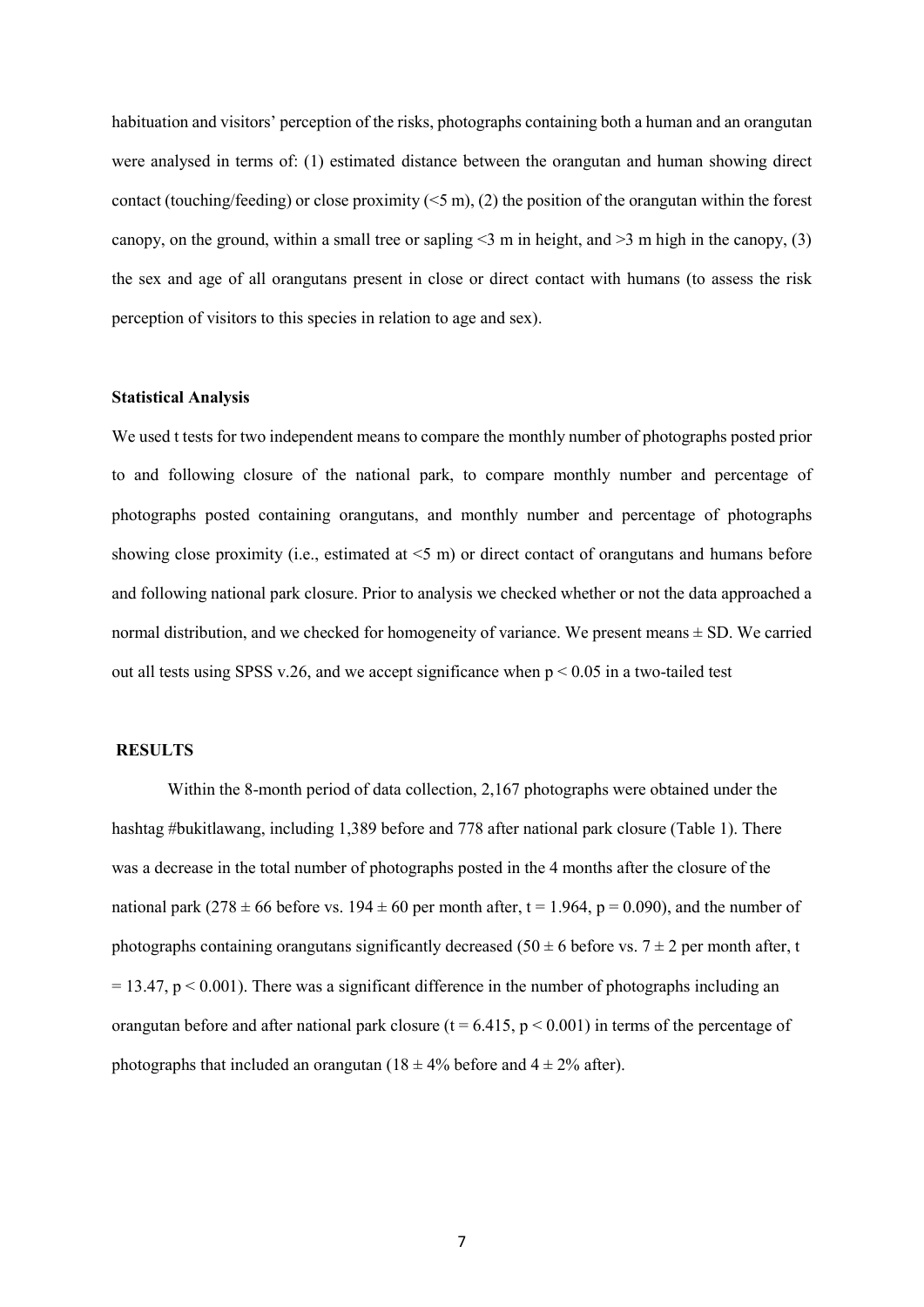|                       | Number of photographs                    |                                                                    |                                                               | Photos of orangutan and human |                                         |
|-----------------------|------------------------------------------|--------------------------------------------------------------------|---------------------------------------------------------------|-------------------------------|-----------------------------------------|
|                       | #bukitlawang                             | including orangutan                                                | including orangutan<br>and human $<$ 5 m or<br>direct contact | orangutan<br>on ground        | orangutan in small<br>tree $<$ 3 m high |
| November              | 225                                      | 46                                                                 |                                                               |                               | 3                                       |
| December              | 300                                      | 45                                                                 |                                                               |                               |                                         |
| January               | 378                                      | 59                                                                 |                                                               |                               | 4                                       |
| February              | 216                                      | 53                                                                 |                                                               |                               | 7                                       |
| March                 | 270                                      | 47                                                                 | 10                                                            |                               | 6                                       |
|                       |                                          |                                                                    | National park is closed                                       |                               |                                         |
| April                 | 146                                      | 9                                                                  |                                                               |                               | 0                                       |
| May                   | 144                                      | 9                                                                  |                                                               |                               | 0                                       |
| June                  | 266                                      |                                                                    |                                                               |                               | 0                                       |
| July                  | 222                                      |                                                                    |                                                               |                               | 0                                       |
|                       | Mean $\pm$ SD (total)<br>range per month | Mean $\pm$ SD (total) range Mean $\pm$ SD (total)<br>in percentage | range in percentage                                           | Mean $\pm$ SD (total)         | Mean $\pm$ SD (total)                   |
| <b>Before closure</b> | 277.8±65.6 (1,389)<br>216-378            | $50.0 \pm 5.9$ (250)<br>$15 - 25$                                  | $8.0 \pm 1.4(40)$<br>$12 - 21$                                | $2.8 \pm 1.3$ (14)            | $4.8 \pm 1.6$ (24)                      |
| After closure         | 194.5±59.9 (778)<br>144-266              | $7.3 \pm 2.4$ (29)<br>$2 - 6$                                      | $0.5 \pm 0.6$ (2)<br>$0 - 25$                                 | $0.5 \pm 0.6$ (2)             | 0(0)                                    |

Table 1. Instagram photographs using #bukitlawang from 5 months of data collection (November 2019 to March 2020) prior to official closure of the national park on March 18, 2020, and 4 months after the closure (April to July 2020)

We observed a significant decrease in the percentage of photographs showing both an orangutan and a human in close proximity  $(5 \text{ m})$  or in direct contact (including the feeding of the orangutan) following closure. Prior to the closure  $16 \pm 3\%$  of these photographs show close contact whereas afterwards this decreased to  $3 \pm 5\%$  (t = 6.652, p < 0.001). In photographs showing both an orangutan and a human, 60% of orangutans were single adult females, 20% were adult females with offspring, 13% were juveniles of either sex, and 8% were of fully developed adult males (possessing cheek flanges).

Additionally, the number of photographs containing orangutans that indicated close proximity  $(<5$  m) of a human – but no human was present in the photograph – decreased after closure of the national park from 108 out of 250 to 6 out of 29.

The behaviour of the orangutans when in close proximity to humans, as expressed through their position in the forest canopy (using aggregate data for the total collection period) revealed 14 instances on the ground, 24 in a small tree or sapling  $\leq$  m in height, and 2 in a tree  $\geq$  m high in the canopy. In relation to human behaviour towards orangutans, analysis revealed 5 instances of feeding, 3 directly touching, and 34 in close proximity <5 m of an orangutan.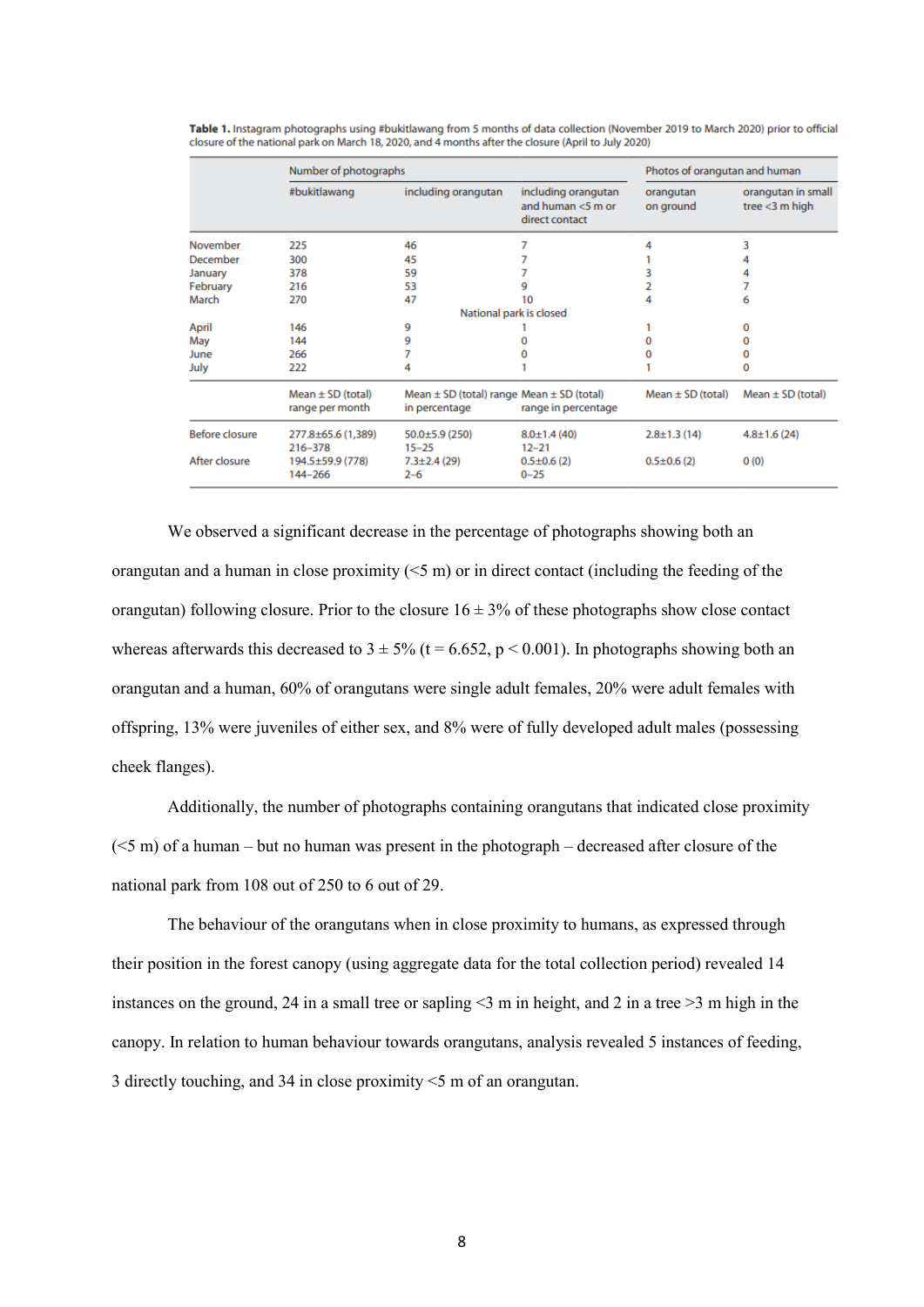

Fig. 1. Percentage of photographs including an orangutan reflecting compliance and non-compliance of national park (NP) rules (non-compliance: before NP closure  $n = 148/250$ ; after NP closure  $n = 8/29$ ). Non-compliance includes: <5 m distance, direct contact or feeding of orangutans by visitors. Compliance reflects: no photographic evidence of rule breaking in relation to photographs taken of orangutans and orangutans and humans.

# **DISCUSSION**

We show here, using photographs posted on Instagram by tourists, that it is possible to study compliance and to assess potential risks of transmission of anthropozoonotic diseases between humans and nonhuman primates. Directly studying non-compliance with rules presents challenges as participants may be reluctant to participate and speak freely, and data are often collected after interventions, limiting its quality [Keane et al., 2008]. Using social media offers an opportunity to generate data without such constraints and can be a cost efficient and complementary data source for conservation research [Wilkins et al., 2020]. However, associated biases and ethical issues that are inherent to online data collection must be carefully considered, and therefore caution should be exercised when interpreting our findings [Toivenan et al., 2019]. For instance, the data collected for this study provides us with information about what is posted on Instagram but this may not be representative of actual numbers of visitors or the behaviours of all visitors to the national park.

In the time periods assessed, all 42 photographs containing both an orangutan and a human, and 114 photographs of just an orangutan (no human present) illustrated non-compliance with the 10-m distance rule, and thus show that there is a risk of disease transmission (Fig. 1). The human behaviours illustrated are inappropriate, against the rules and guidelines, and clearly demonstrate non-compliance, supporting our first hypothesis that non-compliance with the distance rule would occur (Fig. 2). Photographs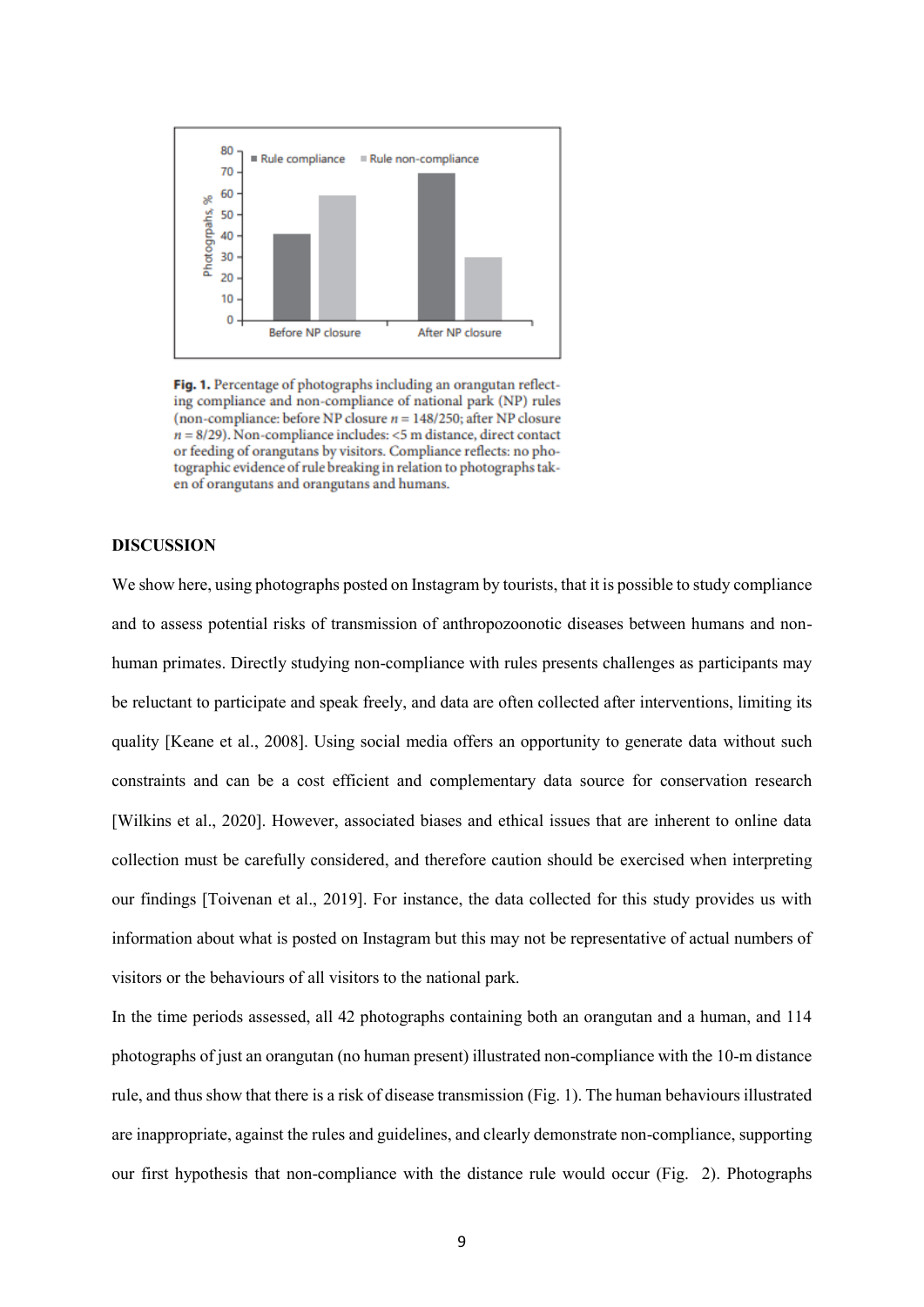showing direct contact or close proximity <5 m also indicate a high level of habituation of the resident orangutans to the presence of humans, supporting our third hypothesis that orangutans will demonstrate habituation. In 95% of these photographs, orangutans were seen either on the ground or within a small tree sapling at a height of <3 m. Although Bornean orangutans (*P. pygmaeus*) have been documented to show terrestrial behaviour [Ancrenaz et al., 2014], it is extremely rare to see a wild Sumatran orangutan on the ground; our results thus indicate an alteration to natural behaviours, likely to exacerbate susceptibility to any disease risk, further supporting our third hypothesis that orangutans will exhibit unnatural positional behaviours [Delgado and van Schaik, 2000; Dellatore et al., 2014].

There was a significant decrease in the percentage of photographs showing orangutans and humans in close proximity or in direct contact after national park closure. This indicates that the closure of the park was effective in reducing the amount of contact between humans and orangutans, including the risk of the new threat of COVID-19 and other potential disease transmission. This supports our second hypothesis that national park closure will be effective in reducing the risk of disease transmission.

The COVID-19 pandemic has increased people's awareness of zoonoses and potentially heightened risk perception, and this may have positive impacts on the behaviour of visitors to the Gunung Leuser National Park, making them more likely to comply with the rules [Lappan et al., 2020]. This is urgently needed, because while closing the national park dramatically lowers the risk of disease transmission, permanent closure to human visitors is unrealistic and zero impact tourism simply does not exist. If the benefits of the park's closure are to be capitalized on and these benefits made more long term, then changes must be made to the way visitors behave during jungle trekking activities, the information provided to inform people of the risks needs to be supported and awareness of it promoted by all stakeholders [Lappan et al., 2020].

Frequent close proximity and direct contact between visitors to Bukit Lawang and the orangutans (all sexes and ages) suggests that visitors perceive little or no risk associated with their behaviour supporting our fourth hypothesis that visitors' risk perceptions will be low. Female adult orangutans are present in 60% of photographs, and therefore they may have developed a lowered perception of the risk from humans, whereas female orangutans with offspring are perhaps more risk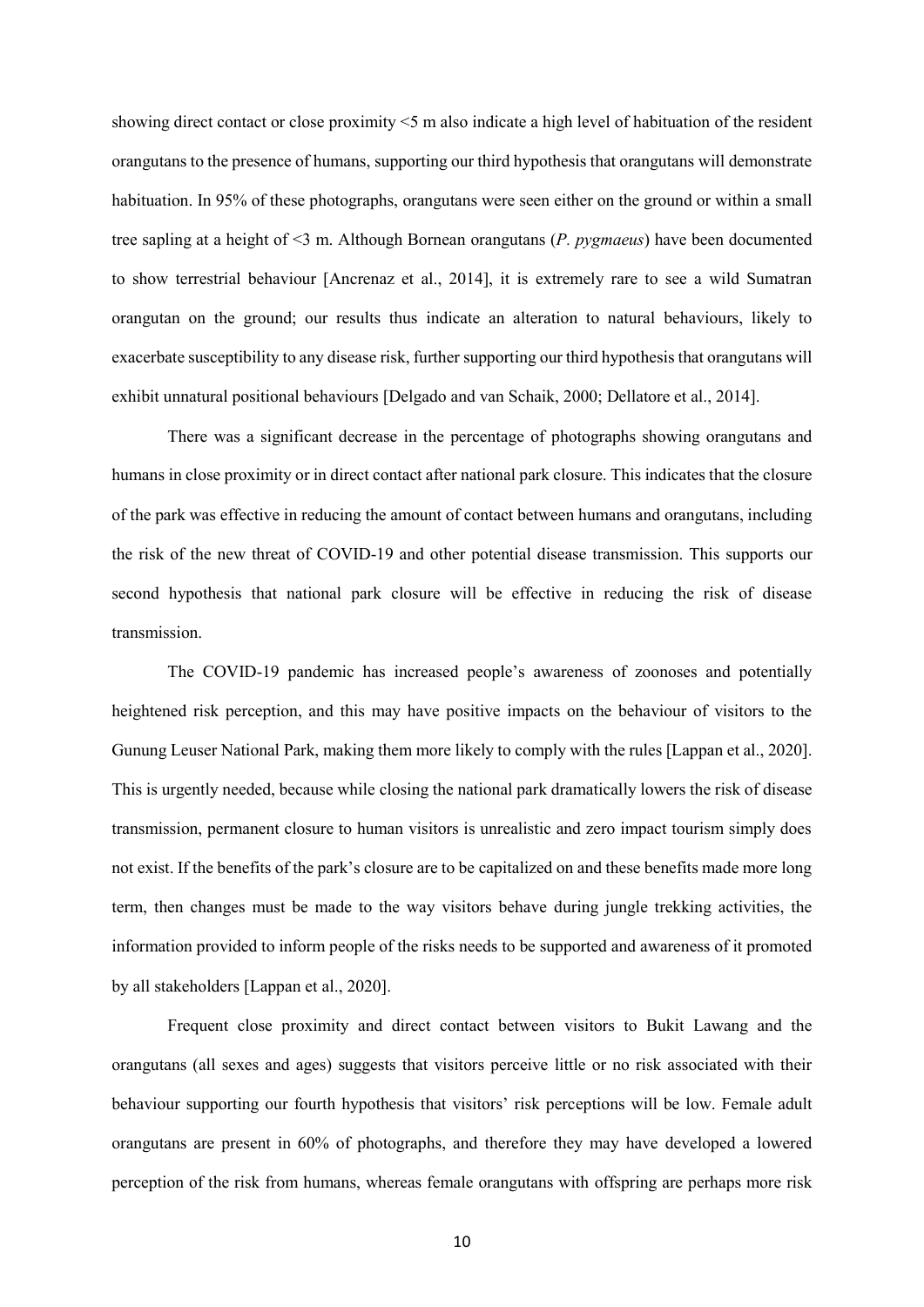averse and stay away from humans (20% of photographs). Research into photographs with gorillas has shown that tourists tend to get closer to young gorillas, perhaps reflecting that those tourists see them as less of a risk than their adult counterparts and that infants have a lower risk perception of humans [Van Hamme et al., 2021]. However, our data should be interpreted with caution, as it is possible that some females had infants who did not appear in the photos. The juveniles' mothers may have been nearby and similarly did not appear in the photos. The fact that only 3 photographs show a fully developed adult male could be explained by orangutan social structure, which means that there are fewer adult males in the area and they are less habituated to human visitors. It could also be that people are more aware of the risks of getting close to a physically large and fully developed adult male orangutan.



Fig. 2. Photographs obtained from Instagram illustrating non-compliance (human present 1-6, not present 7-9) and compliance (10-12) with national park rules by visitors to Bukit Lawang, North Sumatra.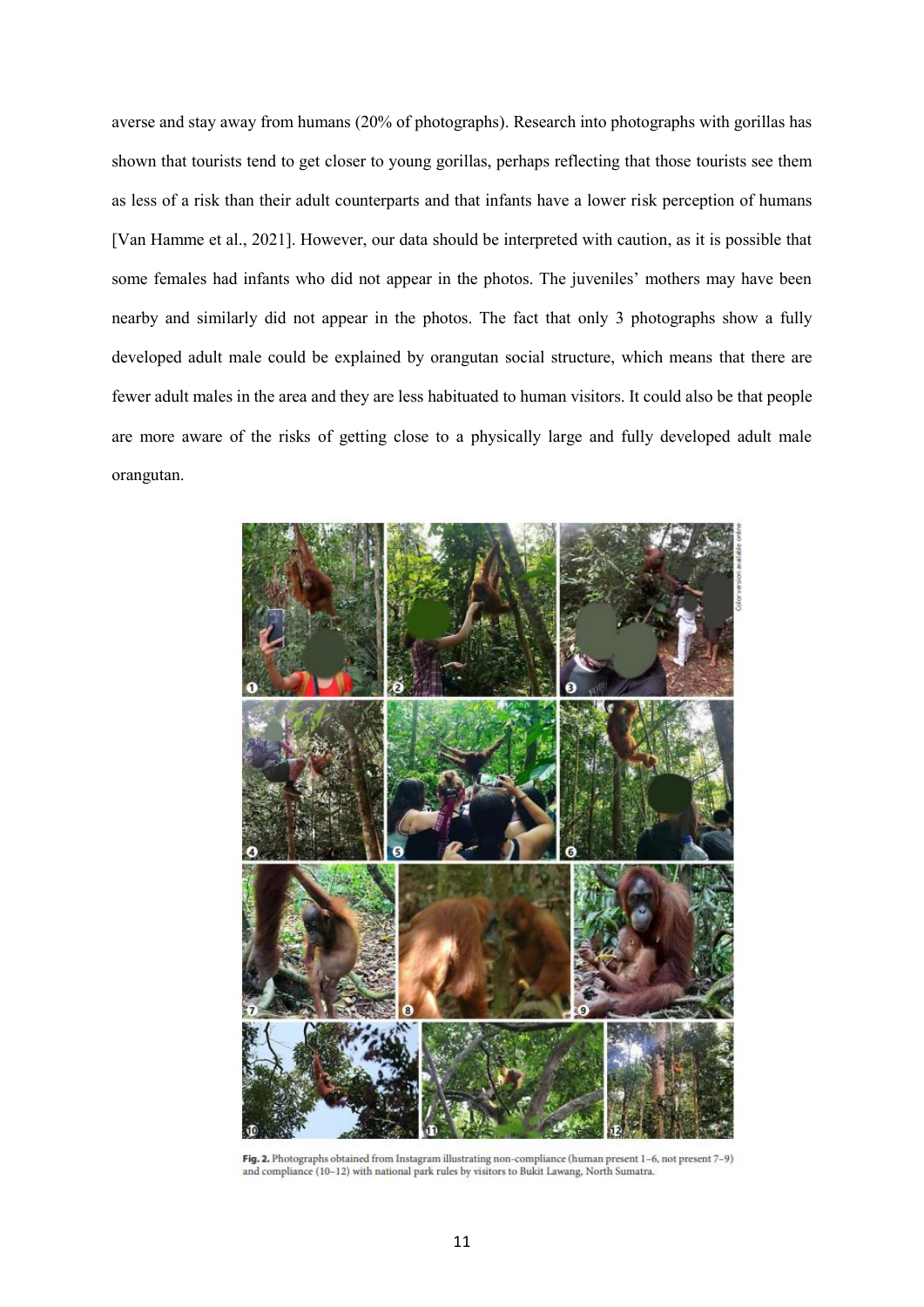It is an interesting paradox that human visitors often express concern for the welfare and survival of orangutans, evidenced by comments on the Instagram photographs, yet they do not perceive that their own actions, of getting close for a selfie, present a risk and compromise the health of the very orangutans they are viewing [Muehlenbein et al., 2008]. Our study indicates a gap in knowledge about orangutans. Provision of information can remove knowledge barriers, increase awareness and influence compliance [Arias, 2015]. In order to address and understand this apparent gap in knowledge and develop and implement effective risk communication information, we need to try and consider why the available rules are not complied with [Arias, 2015; Solomon et al., 2015; Fairbrass et al., 2016] and how risks are perceived [Decker et al., 2010; Hanisch-Kirkbride et al., 2013].

Three factors that influence risk perception are: (1) community culture, (2) societal risk response and (3) characteristics of the risk itself. Societal risk response constitutes the quality and quantity of media coverage and the actions of risk management agencies and education efforts of official bodies [Decker et al., 2010]. Media is riddled with images showing close contact with animals and wildlife. Often such images are of celebrities, TV presenters and researchers. Such imagery normalizes close contact, exacerbates any lack of societal risk response and diminishes the perception that human behaviours can cause risk [Van der Meer et al., 2019; Lenzi et al., 2020; Thomas-Walters et al., 2020]. It has been suggested that primatologists should lead the way by promoting and following safe practices including not being photographed holding primates or using and sharing photos showing close humanprimate spacing [Lappan et al., 2020]. In looking at the characteristics of a risk itself and how it influences risk perception, the only aspects of a risk that are important are those that people are aware of and that perceived characteristics of a risk precede their response [Decker et al., 2010].

There are whole agencies, government departments and many experts who specialize in dealing with risk communication, particularly in response to the COVID-19 pandemic. Conservation as a discipline needs to work across different fields (e.g., psychology, sociology, criminology, economics, risk and decision science) to engage with and learn from such experts [Dick et al., 2017], rather than expecting researchers to be able to communicate effectively without any specific training or consideration of this aspect [Rizzolo, 2017]. This issue is multifactorial; rules and guidelines are pointless without compliance which cannot be taken for granted. Enforcement is not as simple as just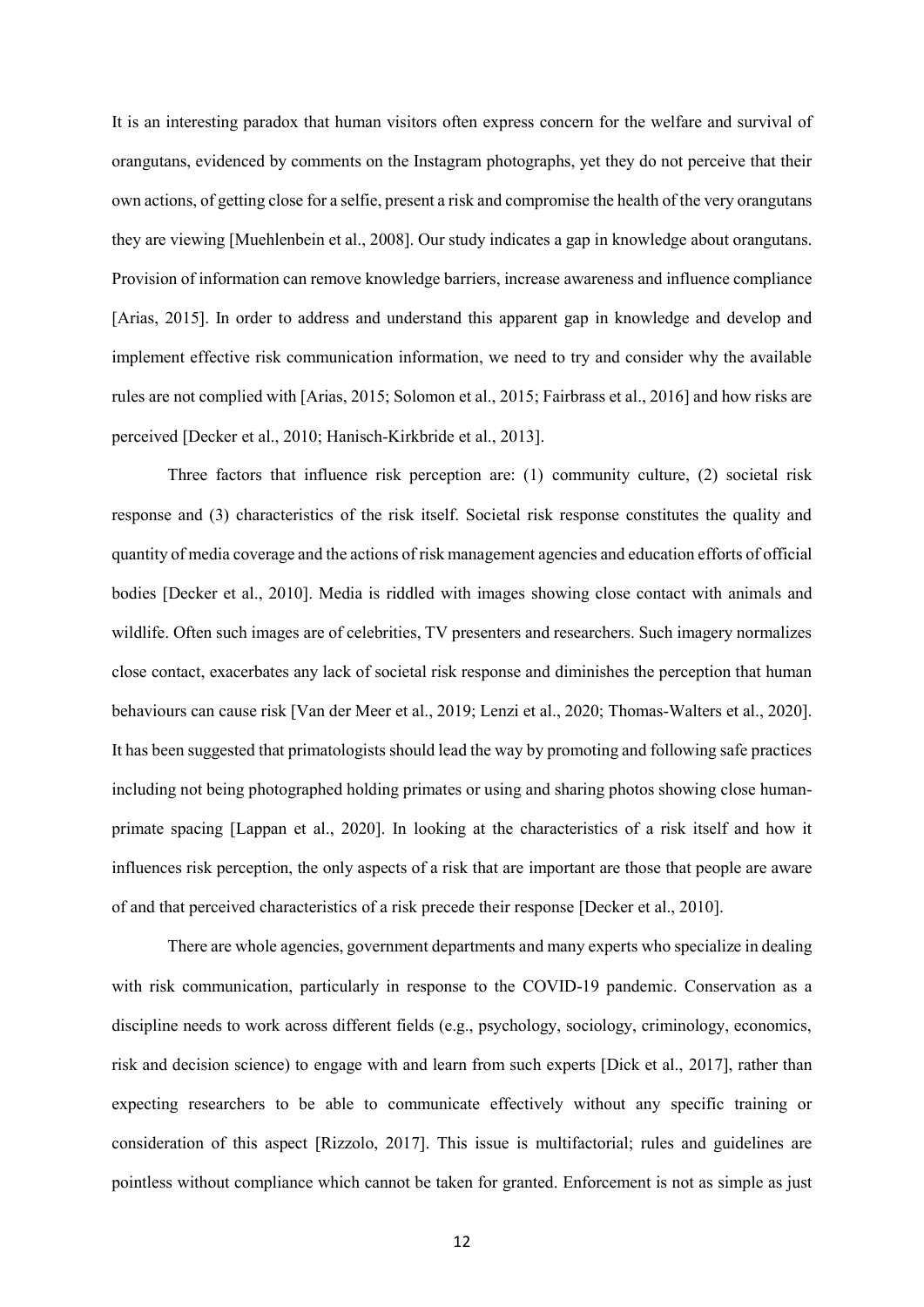expecting compliance. Conservation outcomes can be improved by embracing techniques from different fields [Margules et al., 2020]. A study in Bwindi Impenetrable National Park in Uganda has shown that there is a lack of rule adherence in mountain gorilla (*Gorilla beringei beringei*) tourism [Weber et al., 2020]. This study recommends that visitors should be required to wear facemasks, emphasizing the importance of empowering tour guides and managing visitor expectations. In response to COVID-19, teams at the Tchimpounga Sanctuary and the Gombe Stream research centre in Tanzania have implemented a variety of additional measures and are enforcing IUCN best practice guidelines on great ape health monitoring [Smit, 2020]. The Sabah Wildlife Department in Malaysia has also advised visitors to follow standard operating procedures to reduce the risk of COVID-19 transmission at the Sepilok Orangutan Centre, which reopened to local and Malaysian visitors on June15, 2020 [FMT, 2020]. While the Sumatran Orangutan Conservation Programme (SOCP) has reported taking serious measures to protect the in habitants of their rehabilitation facility [SOCP, 2020] there is scant information from orangutan tourism sites detailing what action is being taken to prepare for reopening of the national parks and thus the protection of the wild orangutan populations.

The seemingly simple way to mitigate the risks illustrated by our study is to have clear rules for visitors to the national park and ensure that these rules are complied with by all stakeholders and strictly enforced by national park authorities. There are clear rules displayed on a large signboard at the official entrance to Gunung Leuser National Park in Bukit Lawang, national park staff have distributed a detailed information leaflet entitled "Wildlife watching and safety information for visitors to Gunung Leuser National Park" to all guest houses and the guide association. A variety of information (available in both English and Bahasa Indonesia) which reflects advice on risk communication has also been produced and distributed [Decker et al., 2012; Muehlenbein, 2017]. Some guest houses and trek providers market their services by focusing on the ethical aspects of trekking, strict rule adherence and actively promote awareness of trekking rules on social media. Despite these efforts both locally and internationally, there appears to be a lack of awareness, limited support for and a worrying lack of interest and apathy from stakeholders in the promotion of such information, which can only serve to benefit the Sumatran orangutan population and have relevance for other orangutan populations, great apes and wildlife viewing sites in general. Lack of visitor awareness about the rules of trekking at Bukit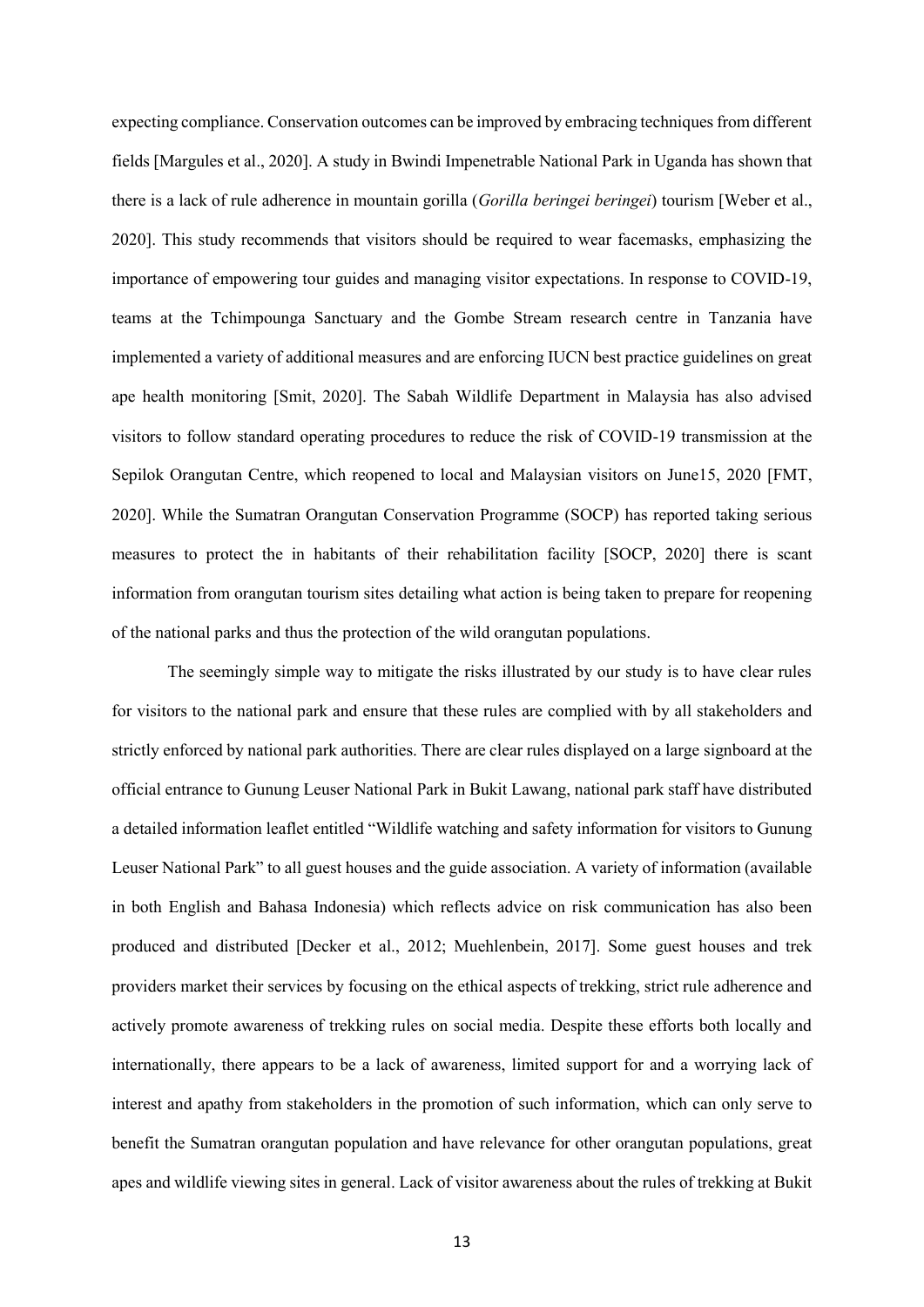Lawang could be explained by poor enforcement, communication distribution of information, and lack of guide education and empowerment. We propose that a major reason for non-compliance is a lack of societal risk response to the disease risk humans present to orangutans, resulting in ignorance about the risk.

## **CONCLUSION**

Tourism activities in and around Bukit Lawang help to protect the national park, and the park's orangutans are ambassadors for their species [Russon and Russell, 2005; Purwanto, 2016]. However, our study has identified noncompliance with rules by human visitors, which risks exposing the orangutan population in Bukit Lawang to human pathogens, including SARS-CoV-2. It is absolutely crucial that in order to minimize this risk that visitor education is successful. We call upon everyone concerned to help safeguard these Critically Endangered orangutan populations by raising the profile of this information (which could easily be done by sharing information on social media and websites) and promoting awareness so that visitors are aware of their potential impact on the orangutans and can formulate a risk response, such as following the guidelines, before they arrive.

#### **ACKNOWLEDGMENTS**

We gratefully thank the Gunung Leuser National Park authorities in Bukit Lawang for their collaboration with production of guidelines and materials to encourage safe tourism. We also thank local community members in and around Bukit Lawang for their support in distribution and promotion of awareness of the educational materials.

# **STATEMENT OF ETHICS**

As data were acquired from social media there was no ethical approval required as this research did not involve any handling or disturbance to wildlife. The use of information from social media sites is a popular source for conservation research, and for ethical reasons we analysed only photographs that were shared publicly. All data were anonymized, and no personal information was retained.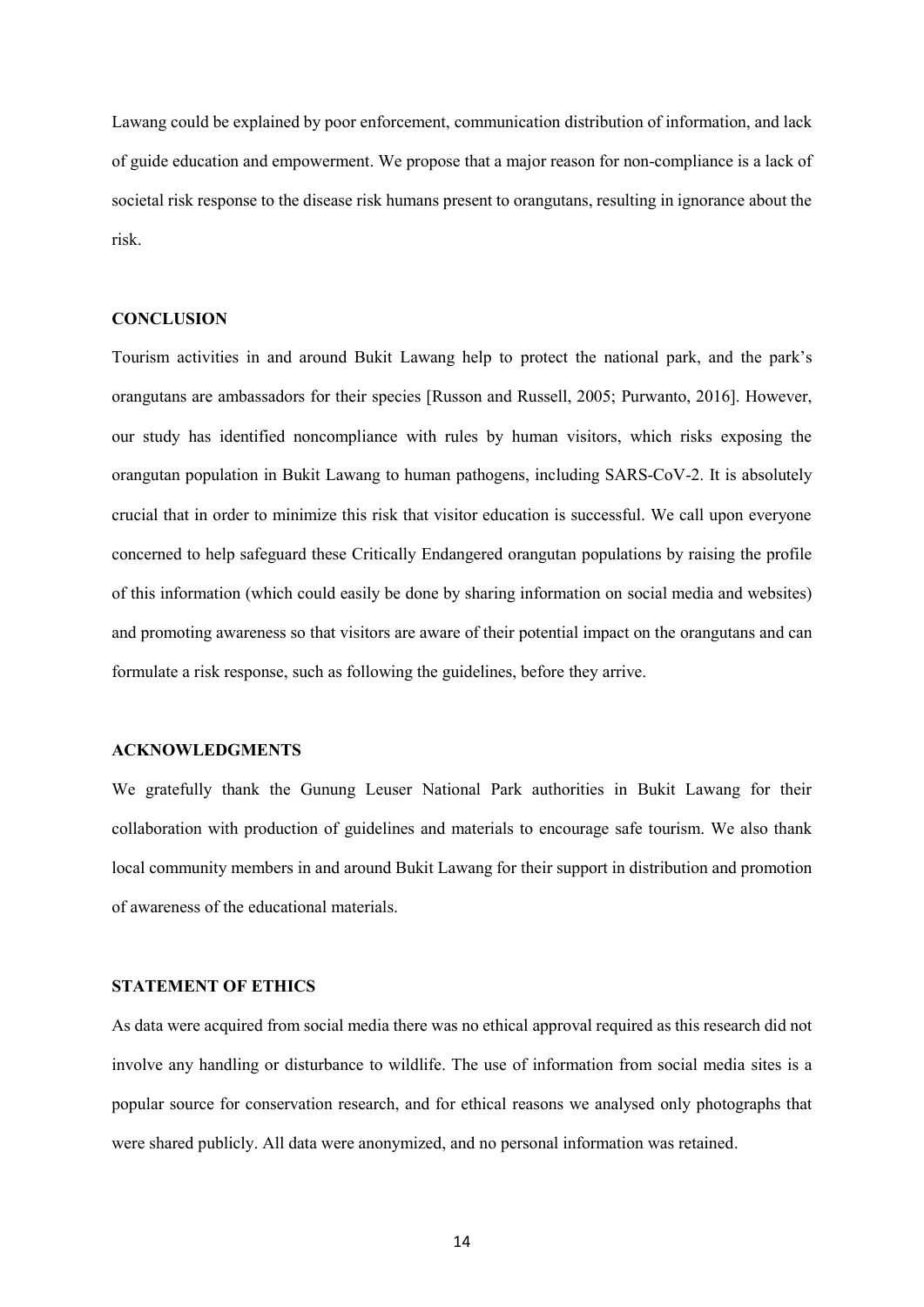#### **CONFLICT OF INTEREST STATEMENT**

The authors have no conflicts of interest to declare in regard to publication of this paper.

## **FUNDING SOURCES**

No funding was received in regard to publication of this paper.

## **AUTHOR CONTRIBUTIONS**

A.M.: conceptualization, data collection, writing, editing; E.H.: writing, editing, validation, visualization; V.N.: conceptualization, methodology, writing, editing; M.K., M.S. and S.C.: writing, editing.

## **DATA AVAILABILITY STATEMENT**

All data generated or analysed during this study are included in this article. Further enquiries can be directed to the corresponding author.

# **REFERENCES**

- Abrams KM, Leong K, Melena S, Teel T (2020). Encouraging safe wildlife viewing in national parks: effects of a communication campaign on visitors' behaviour. *Environmental Communication* 14(2): 255–270.
- Ancrenaz M, Sollmann R, Meijaard E, Hearn A J, Ross J, Samejima H, et al. (2014). Coming down from the trees: is terrestrial activity in Bornean orangutans natural or disturbance driven? *Scientific Reports* 4: 4024.
- Arias A (2015). Understanding and managing compliance in the nature conservation context. *Journal of Environmental Management* 153: 134–43.
- Buitendijk H, Fagrouch Z, Niphuis H, Bogers WM, Warren KS, Verschoor EJ (2014). Retrospective serology study of respiratory virus infections in captive great apes. *Viruses* 6(3): 1442–1453.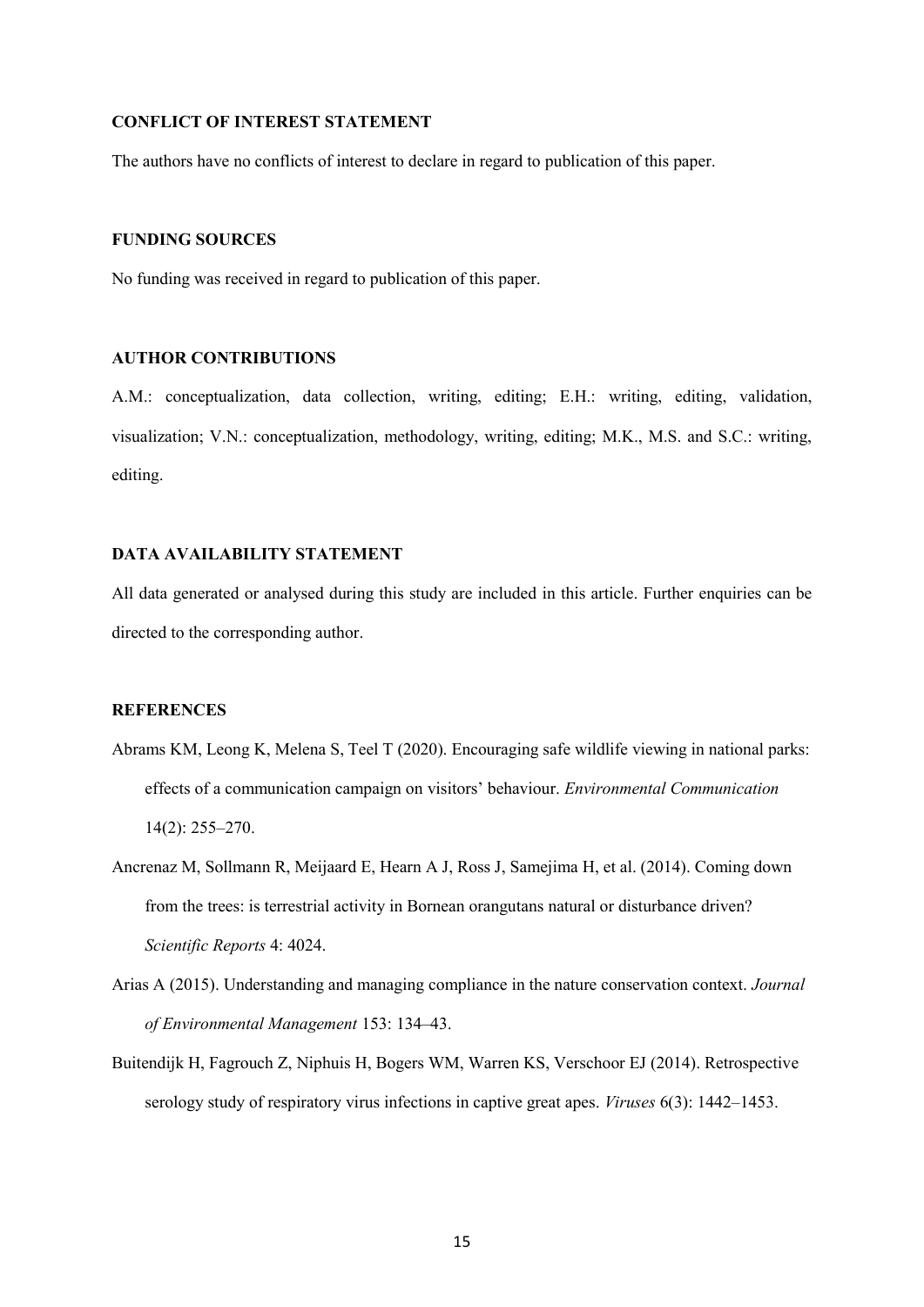- Carrington D (2020). Coronavirus poses lethal threat to great apes experts warn. The Guardian. https://www.theguardian.com/environment/2020/mar/24/coronavirus-poses-lethal-threat-togreat-apes-experts-warn (accessed June 18, 2021).
- Corlett RT, Primack RB, Devictor V, et al. (2020). Impacts of the coronavirus pandemic on biodiversity conservation. *Biological Conservation* 246: 108571.
- Decker DJ, Evensen DT, Siemer WF, Leong KM, Riley SJ, Wild MA, et al. (2010). Understanding risk perceptions to enhance communication about human-wildlife interactions and the impacts of zoonotic disease. *ILAR journal* 51(3): 255–261.
- Decker DJ, Siemer WF, Evenson DTN, Stedman RC, McComas KA, Wild MA, et al. (2012). Public perceptions of wildlife-associated disease: risk communication matters. *Human–Wildlife Interactions* 6(1): 112–122.
- Delgado JRA, Van Schaik CP (2000). The behavioural ecology and conservation of the orangutan (Pongo pygmaeus): a tale of two islands. *Evolutionary Anthropology* 9(5): 201–218.
- Dellatore DF, Waitt CD, Foitova I (2009). Two cases of mother-infant cannibalism in orangutans. *Primates* 50: 277–281.
- Dellatore DF, Waitt CD, Foitova I (2014). Impacts of tourism on the behaviour of rehabilitated orangutans (*Pongo abelli*) in Bukit Lawang, north Sumatra, Indonesia. In Primate Tourism: a Tool for Conservation? (Russon AE, Wallis J eds.), pp 99–120. Cambridge, UK, Cambridge University Press.
- Dick M, Rous AM, Nguyen VM, Cooke SJ (2017). Necessary but challenging: Multiple disciplinary approaches to solving conservation problems. *FACETS* 1: 67–82.
- Devaux CA, Mediannikov O, Medkour H, Raoult D (2019). Infectious disease risk across the growing human-non human primate interface: a review of the evidence. *Frontiers in Public Health* 7: 305.
- Dunay E, Apakupakul K, Leard S, Palmer JL, Deem SL (2018). Pathogen transmission from humans to great apes is a growing threat to primate conservation. *EcoHealth* 15(1): 148–162.
- Emery Thompson M, Machanda ZP, Scully EJ, Enigk DK, Otali E, Muller MN, Goldberg TL, Chapman CA, Wrangham RW (2018). Risk factors for respiratory illness in a community of wild chimpanzees (*Pan troglodytes schweinfurthii*). *Royal Society Open Science* 5(9): 180840.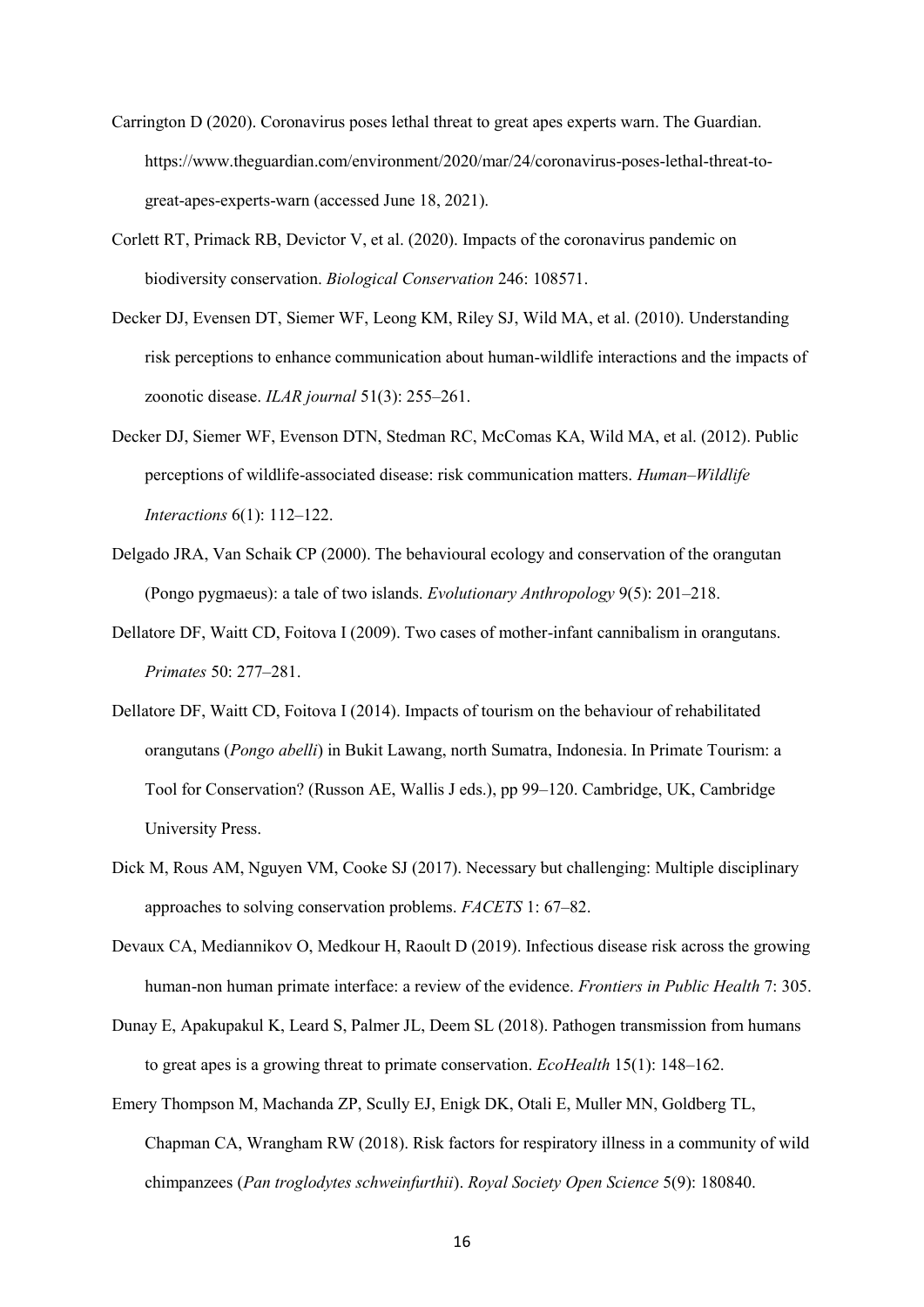- Fairbrass A, Nuno A, Bunnefeld N, et al. (2016). Investigating determinants of compliance with wildlife protection laws: bird persecution in Portugal. *European Journal of Wildlife Research* 62: 93–101.
- FMT (2020). Sabah reopens wildlife park, orangutan and sun bear centres. FMT https://www.freemalaysiatoday.com/category/nation/2020/06/13/sabah-reopens-wildlife-parkorangutan-and-sun-bear-centres/ (accessed June 18, 2021).
- Foitová I, Huffman MA, Wisnu N, Olsansky M (2009). Parasites and their impacts on orangutan health. In Orangutans – Geographic Variation in Behavioral Ecology and Conservation (Wich SA, Utami Atmoko SS, Setia TM, Van Schaik CP eds.), pp 157–169. Oxford, UK, Oxford University Press.
- Genton C, Cristescu R, Gatti S, Levrero F, Bigot E, Caillaud D, et al. (2012). Recovery potential of a western lowland gorilla population following a major Ebola outbreak: results from a ten year study. *PLoS One* 7(5): e37106.
- Gilardi KV, Gillespie TR, Leendertz FH, Macfie EJ, Travis DA, Whittier CA, et al. (2015). Best practice guidelines for health monitoring and disease control in great ape populations. Gland, Switzerland: IUCN SSC Primate Specialist Group.
- Gillespie TR, Leendertz FH (2020). COVID-19: protect great apes during human pandemics. *Nature* 579: 487.
- Glasser DB, Goldberg TL, Guma N, et al. (2021). Opportunities for respiratory disease transmission from people to chimpanzees at an East African tourism site. *American Journal of Primatology* 83(2): e23228.
- Hanisch-Kirkbride SL, Riley SJ, Gore ML (2013). Wildlife disease and risk perception. *Journal of Wildlife Diseases* 49(4): 841–849.
- Hanes AC, Kalema-Zikusoka G, Svensson MS, Hill CM (2018). Assessment of health risks posed by tourists visiting mountain gorillas in Bwindi Impenetrable National Park, Uganda. *Primate Conservation* 32: 123–132.
- IUCN (2020). Great apes, COVID-19 and the SARS CoV-2 Joint statement of the IUCN Species Survival Commission Wildlife Health Specialist Group and the Primate Specialist Group Section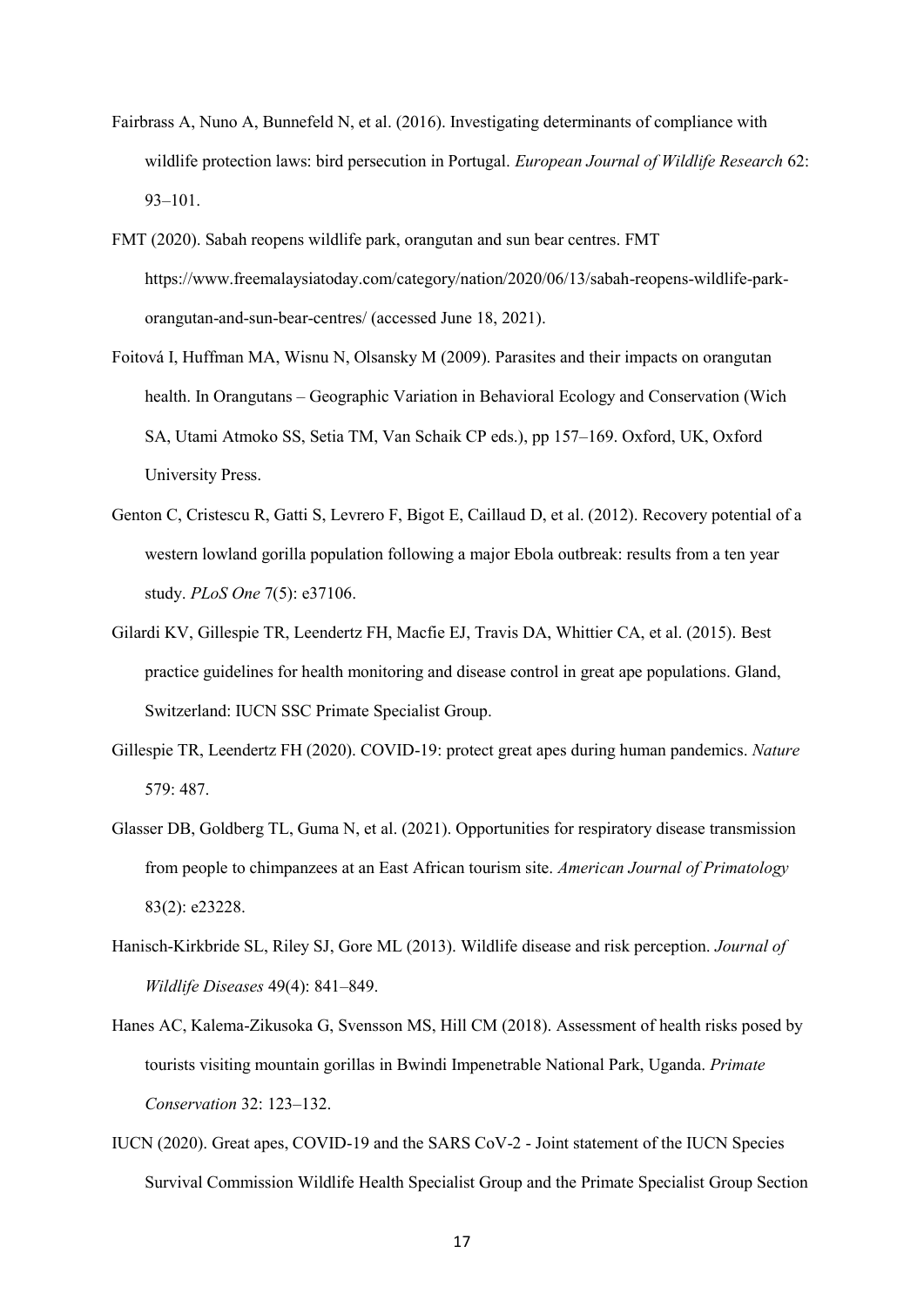on Great Apes. IUCN. https://www.iucn.org/resources/covid-19-resources (accessed June 18, 2021).

- Kalter SS, Heberling RL, Cooke AW, et al. (1997). Viral infections of nonhuman primates. *Comparative Medicine* 47(5): 461–467.
- Karokaro AS, Jong HN (2020). For world's rarest great ape, COVID-19 is latest in a litany of threats. Mongabay. https://news.mongabay.com/2020/04/tapanuli-orangutan-covid19-indonesia-sumatraconservation-ape-dam/ (accessed June 18, 2021).
- Keane A, Jones JPG, Edwards-Jones G, Milner-Gulland EJ (2008). The sleeping policeman: understanding issues of enforcement and compliance in conservation. *Animal Conservation* 11: 75–82.
- Kilbourn AM, Karesh WB, Wolfe ND, Bosi EJ, Cook RA, Andau M (2003). Health evaluation of free-ranging and semi-captive orangutans (*Pongo pygmaeus pygmaeus*) in Sabah, Malaysia. *Journal of Wildlife Diseases* 39(1): 73–83.
- Köndgen S, Kühl Hfoitov, N'Goran PK, Walsh PD, Schenk S, Ernst N, et al. (2008). Pandemic human viruses cause decline of endangered great apes. *Current Biology* 18(4): 260–264.
- Kuze N, Dellatore D, Banes GL, Pratje P, Tajima, T, Russon AE (2012). Factors affecting reproduction in rehabilitant female orangutans: young age at first birth and short inter-birth interval. *Primates* 53(2): 181–192.
- Labes EM, Hegglin D, Grimm F, et al. (2010). Intestinal parasites of endangered orangutans (*Pongo pygmaeus*) in Central and East Kalimantan, Borneo, Indonesia. *Parasitology* 137(1): 123–135.
- Lappan S, Malaivijitnond S, Radhakrishna S, Riley EP, Ruppert N (2020). The human–primate interface in the New Normal: Challenges and opportunities for primatologists in the COVID‐19 era and beyond. *American Journal of Primatology* 82(8): e23176.
- Lenzi C, Speiran S, Grasso C (2020). "Let me take a selfie": reviewing the implications of social media for public perceptions of wild animals. *Society and Animals*: doi.org/10.1163/15685306- BJA10023.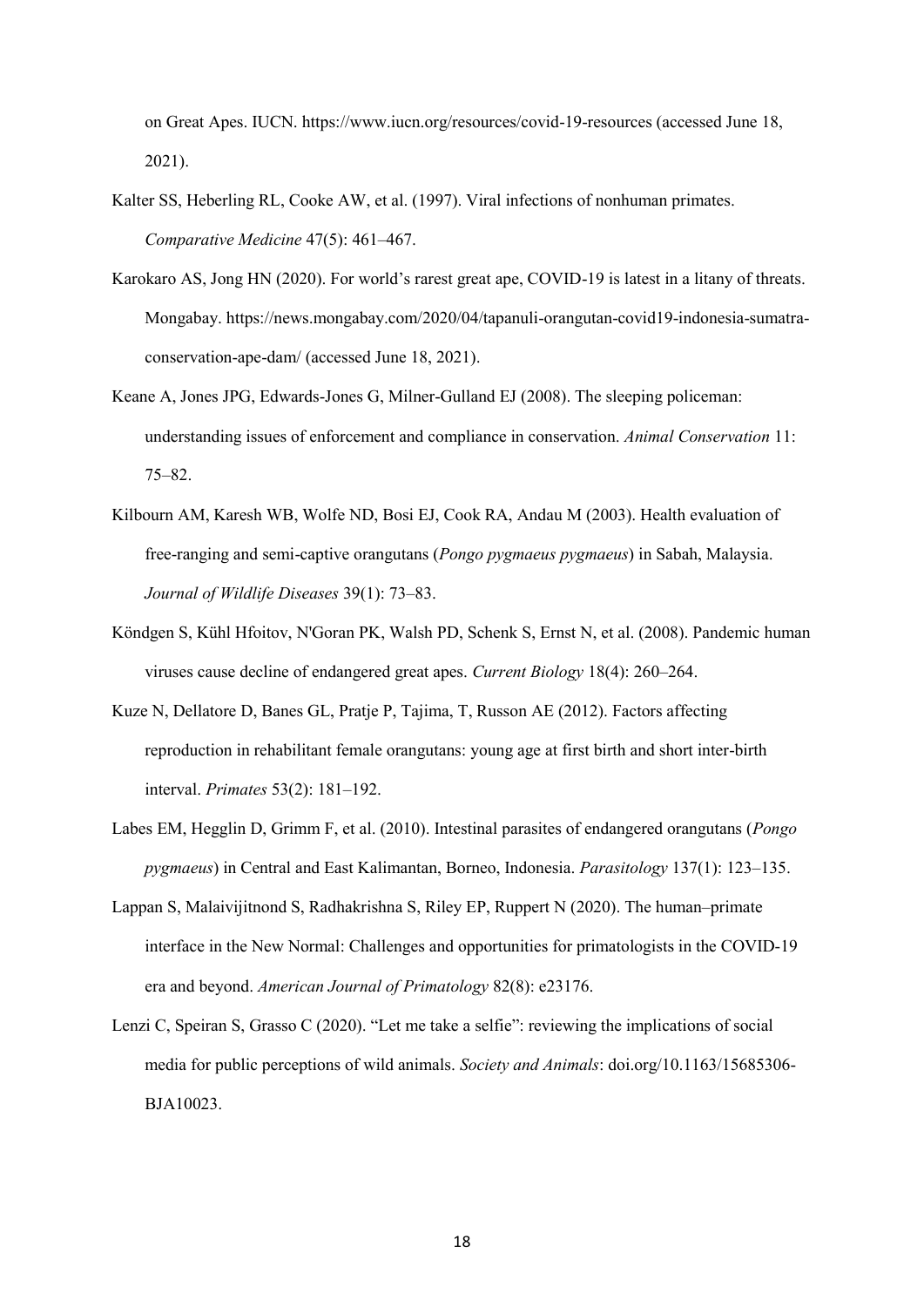- Lewis S (2020). Coronavirus poses potentially lethal threat to endangered great apes, experts warn. CBS News. https://www.cbsnews.com/news/coronavirus-threat-endangered-species-great-apes/ (accessed June 18, 2021).
- Macfie EJ, Williamson EA (2010). Best practice guidelines for great ape tourism. Gland, Switzerland, IUCN/SSC Primate Specialist Group.
- Margules C, Boedhihartono AK, Langston JD, Riggs RA, Sari DA, Sarkar S, et al. (2020). Transdisciplinary science for improved conservation outcomes. *Environmental Conservation* 47(4): 224–233.
- Melin AD, Janiak MC, Marrone F, et al. (2020). Comparative ACE2 variation and primate COVID-19 risk. *Communications Biology* 3: 641.
- Montague B (2020). Orangutans existence threatened by coronavirus. The Ecologist. https://theecologist.org/2020/mar/27/orangutans-existence-threatened-coronavirus (accessed June 18, 2021).
- Moorhouse TP, Dahlsjö CAL, Baker SE, D'Cruze NC, Macdonald DW (2015). The customer isn't always right—conservation and animal welfare implications of the increasing demand for wildlife tourism. *PLoS One* 10(10): e0138939.
- Morse SS, Mazet JA, Woolhouse, M, Parrish CR, Carroll D, Karesh WB, et al. (2012). Prediction and prevention of the next pandemic zoonosis. *The Lancet* 380(9857): 1956–1965.
- Muehlenbein MP, Martinez LA, Lemke AA, Ambu L (2008). Perceived vaccination status in ecotourists and risk of anthropozoonoses. *Ecohealth* 5(3): 371–378.
- Muehlenbein MP, Martinez LA, Lemke AA, Ambu L, Nathan S, Alsisto S, Sakong R (2010). Unhealthy travelers present challenges to sustainable primate ecotourism. *Travel Medicine and Infectious Disease* 8(3): 169–75.
- Muehlenbein M, Wallis J (2014). Considering risks of pathogen transmission associated with primatebased tourism. In Primate Tourism: A Tool for Conservation? (Russon A, & Wallis J, eds.), pp. 278–291. Cambridge, Cambridge University Press.
- Muehlenbein MP (2017). Primates on display: Potential disease consequences beyond bushmeat. *American Journal of Physical Anthropology* 162(S63): 32–43.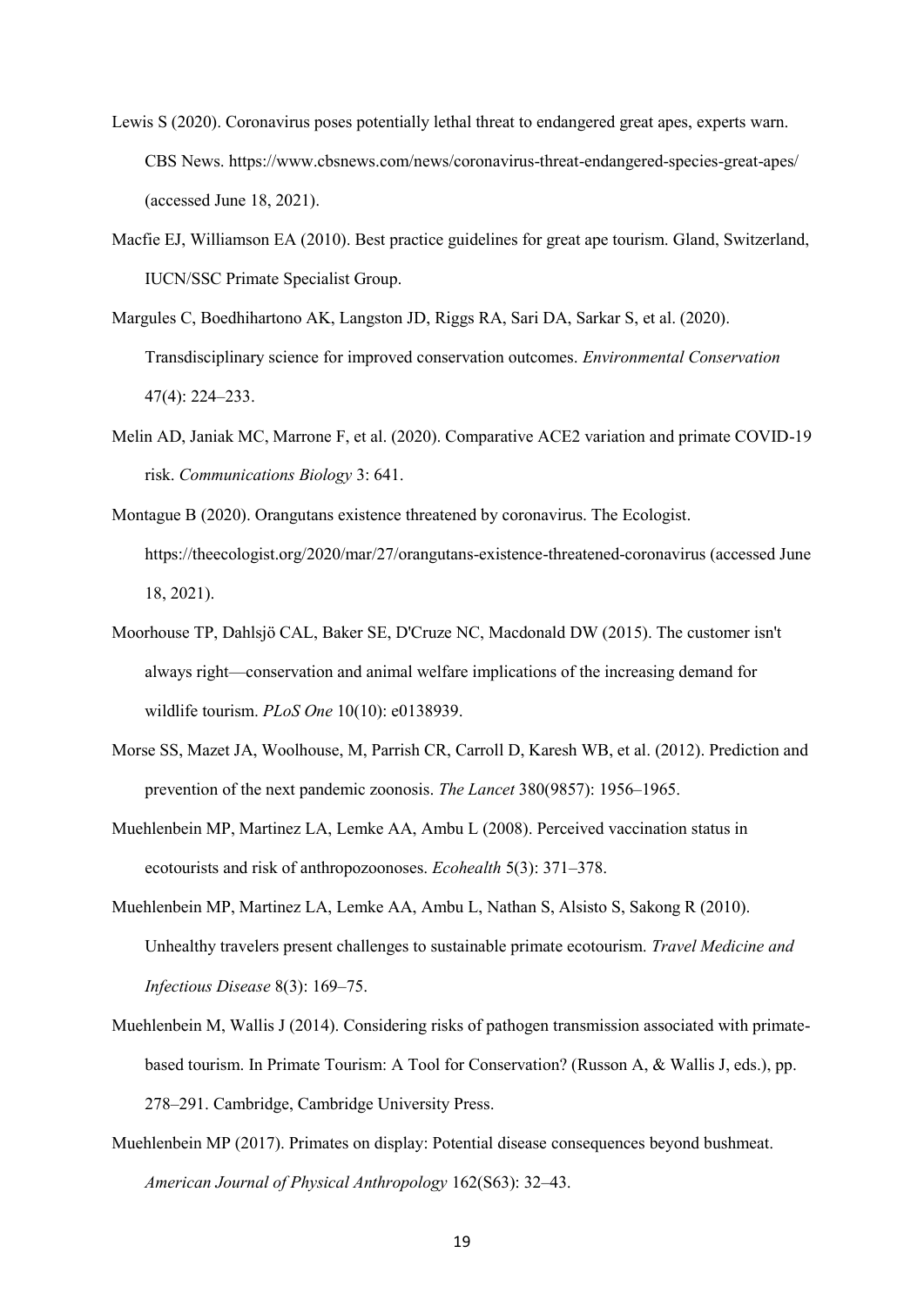- Mul IF, Paembonan W, Singleton I, et al. (2007). Intestinal parasites of free-ranging, semicaptive, and captive Pongo abelii in Sumatra, Indonesia. *International Journal of Primatology* 28: 407–420.
- Mynářová A, Foitová I, Kváč M, Květoňová D, Rost M, Morrogh-Bernard H, Nurcahyo W, Nguyen C, Supriyadi S, Sak B (2016). Prevalence of *Cryptosporidium* spp., *Enterocytozoon bieneusi, Encephalitozoon* spp. and Giardia intestinalis in wild, semi-wild and captive oratuangutans (*Pongo abelii* and *Pongo pygmaeus*) on Sumatra and Borneo, Indonesia. *PLoS One* 11(3): e0152771.
- Nekaris KAI, Musing L, Vazquez AG, Donati G (2016). Is Tickling Torture? Assessing Welfare towards Slow Lorises (*Nycticebus* spp.) within Web 2.0 Videos. *Folia Primatologica* 86: 534– 551.
- Nurcahyo W, Konstanzová V, Foitová I (2017). Parasites of orangutans (primates: Ponginae): An overview. *American Journal of Primatolology* 79: e22650.
- Otsuka R, Yamakoshi G (2020). Analyzing the popularity of YouTube videos that violate mountain gorilla tourism regulations. *PLoS One* 15(5): e0232085.
- Patrono LV, Samuni L, Corman VM, Nourifar L, Röthemeier C, Wittig RM, et al. (2018). Human coronavirus OC43 outbreak in wild chimpanzees, Côte d´ Ivoire. *Emerging Microbes & Infections* 7(1): 1–4.
- Philippa J, Dench R (2019). Infectious diseases of orangutans in their home ranges and in zoos. In Fowler's Zoo and Wild Animal Medicine Current Therapy, Volume 9 (Miller RE, Lamberski N, Calle PP, eds.), pp 565–573. Amsterdam, Netherlands, Elsevier.
- Purwanto E (2016). An Anti-encroachment Strategy for the Tropical Rainforest Heritage of Sumatra: Towards New Paradigms. Jogyakarta, Indonesia: Tropenbos International Indonesia and UNESCO,  $xiv + 126p$ .
- Rijksen HD, Meijaard E (1999). Our vanishing relative: the status of wild orang-utans at the close of the twentieth century. Dordrecht, Kluwer Academic Publishers.
- Rizzolo JB (2017). Exploring the sociology of wildlife tourism, global risks, and crime. In Conservation Criminology (Gore ML, ed.), pp 133–154. New Jersey, United States, Wiley.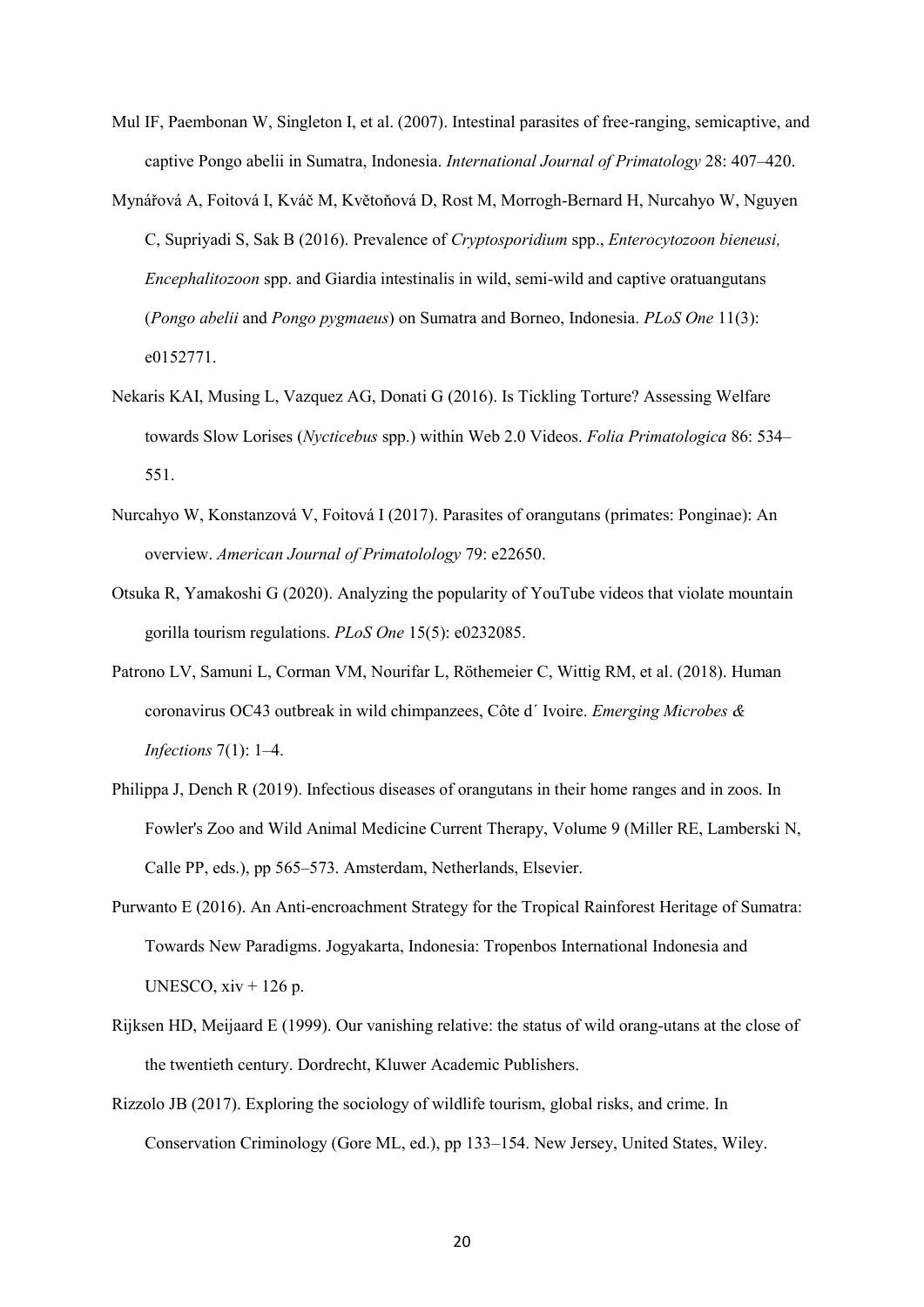- Russon AE, Erman A, Dennis R (2001). The population and distribution of orangutans (*Pongo pygmaeus pygmaeus*) in and around the Danau Sentarum Wildlife Reserve, West Kalimantan, Indonesia. *Biological Conservation* 97(1): 21–28.
- Russon AE, Russell CL (2005). Orangutan tourism. In World Atlas of the Great Apes and their Conservation (Caldecott J, Miles L, eds.), pp 264-265. Berkeley, CA: Univ. California Press.
- Russon AE, Smith JJ, Adams L (2016). Managing human–orangutan relationships in rehabilitation. In Ethnoprimatology: Primate Conservation in the 21st Century (Waller M, ed.), pp 233–258. Berlin, Springer.
- Santos WJ, Guiraldi LM, Lucheis SB (2020). Should we be concerned about COVID‐19 with nonhuman primates? *American Journal of Primatology* 82(8): e23158.
- Scully EJ, Basnet S, Wrangham RW, Mullerm MN, Otali E, Hyeroba D, et al. (2018). Lethal respiratory disease associated with human Rhinovirus C in wild chimpanzees, Uganda, 2013. *Emerging Infectious Diseases* 24(2): 267–274.
- Smit H (2020). Reacting to COVID-19: How JGI is responding. The Jane Goodall institute of Canada. https://janegoodall.ca/our-stories/reacting-to-covid-19/ (accessed June 18, 2021).
- Smits WTM, Heriyanto, Ramono WS (1995). A new method for rehabilitation of orangutans in Indonesia: A first overview. In The Neglected Ape (Nadler RD, Galdikas BMF, Sheeran LK, Rosen N, eds.), pp 69–77, New York, Plenum Press.
- SOCP (2020). Preparing in case of COVID-19 at the SOCP Orangutan Rescue and Rehabilitation Centre. Sumatran Orangutan Conservation Programme. https://www.sumatranorangutan.org/2020/03/media/news/preparing-in-case-of-covid-19-at-thesocp-orangutan-rescue-and-rehabilitation-centre/ (accessed June 18, 2021).
- Solomon JN, Gavin MC, Gore ML (2015). Detecting and understanding non-compliance with conservation rules. *Biological Conservation* 189: 1–4.
- Stuart P, Yalcindag E, Ali IKM, Pecková R, Nurcahyo W, Morrogh-Bernard H, Foitová I (2020). Entamoeba histolytica infections in wild and semi-wild orangutans in Sumatra and Kalimantan. *American Journal of Primatology* 82(5): e23124.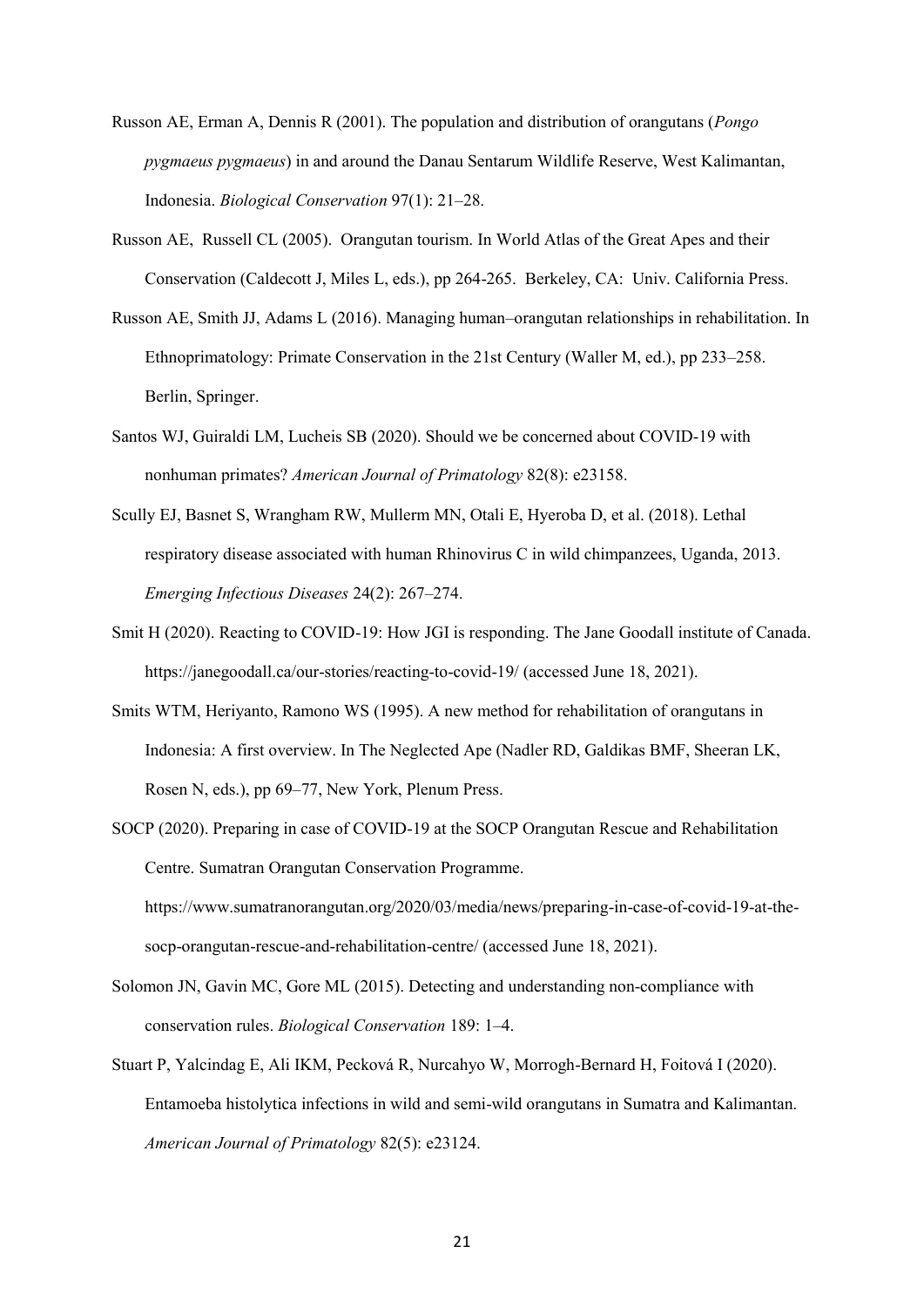- Susilawati SS, Fauzi A, Kusmana C, Santoso, N (2020). Strategi dan kebijakan dalam pengelolaan wisata konservasi orangutan sumatera (*Pongo abelii*) di Bukit Lawang Kabupaten Langkat Sumatera Utara. *Journal of Natural Resources and Environmental Management* 10(1): 1–11.
- Thomas-Walters L, McNulty C, Veríssimo D (2020). A scoping review into the impact of animal imagery on pro-environmental outcomes. *Ambio* 49: 1135–1145.
- Toivonen T, Heikinheimo V, Fink C, Hausmann A, Hiippala T, Järv O, et al. (2019). Social media data for conservation science: a methodological overview. *Biological Conservation* 233: 298– 315.
- UN (2020). Virus which causes covid-19 threatens great ape conservation. United Nations Indonesia. https://www.un.or.id/blog/80-news/275-virus-which-causes-covid-19-threatens-great-apeconservation (accessed September 20, 2020).
- UNESCO (2020). Great apes and covid-19, an additional threat to already endangered species? UNESCO. https://en.unesco.org/news/great-apes-and-covid-19-additional-threat-alreadyendangered-species (accessed June 18, 2021).
- USDA (2021). Confirmation of COVID-19 in gorillas at a California zoo. https://www.aphis.usda.gov/aphis/newsroom/stakeholder-info/sa\_by\_date/sa-2021/sa-01/ca- sars-cov-2 (accessed April 10, 2021).
- Van der Meer E, Botman S, Eckhardt S (2019). I thought I saw a pussy cat: Portrayal of wild cats in friendly interactions with humans distorts perceptions and encourages interactions with wild cat species. *PloS One* 14(5): e0215211.
- Van Hamme G, Svensson MS, Morcatty TQ, Nekaris KAI, Nijman V (2021). Keep your distance: using Instagram posts to evaluate the risk of zoonotic disease transmission in gorilla ecotourism. *People and Nature* 3(2): 325–334.
- Vyawahare V (2020). National parks in Africa shutter over COVID-19 threat to great apes. Mongabay. https://news.mongabay.com/2020/03/national-parks-in-africa-shutter-over-covid-19 threat-to-great-apes/ (accessed June 18, 2021).
- Warren KS (2001). Orangutan conservation: epidemiological aspects of health management and population genetics. PhD dissertation, Murdoch Univer¬sity.